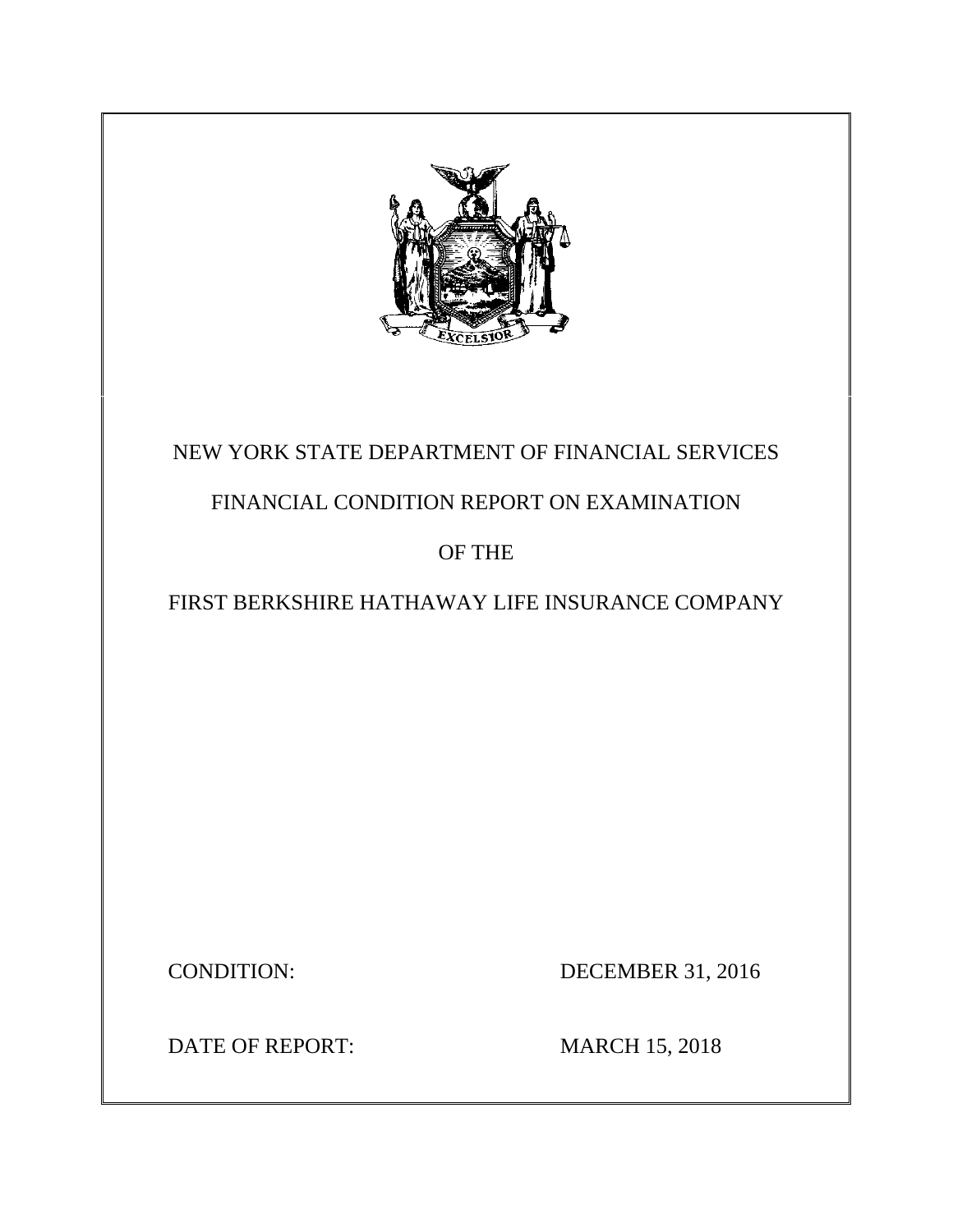# NEW YORK STATE DEPARTMENT OF FINANCIAL SERVICES

### FINANCIAL CONDITION REPORT ON EXAMINATION

### OF THE

### FIRST BERKSHIRE HATHAWAY LIFE INSURANCE COMPANY

### AS OF

DECEMBER 31, 2016

DATE OF REPORT: MARCH 15, 2018

EXAMINER: BARRY LUPUS, CFE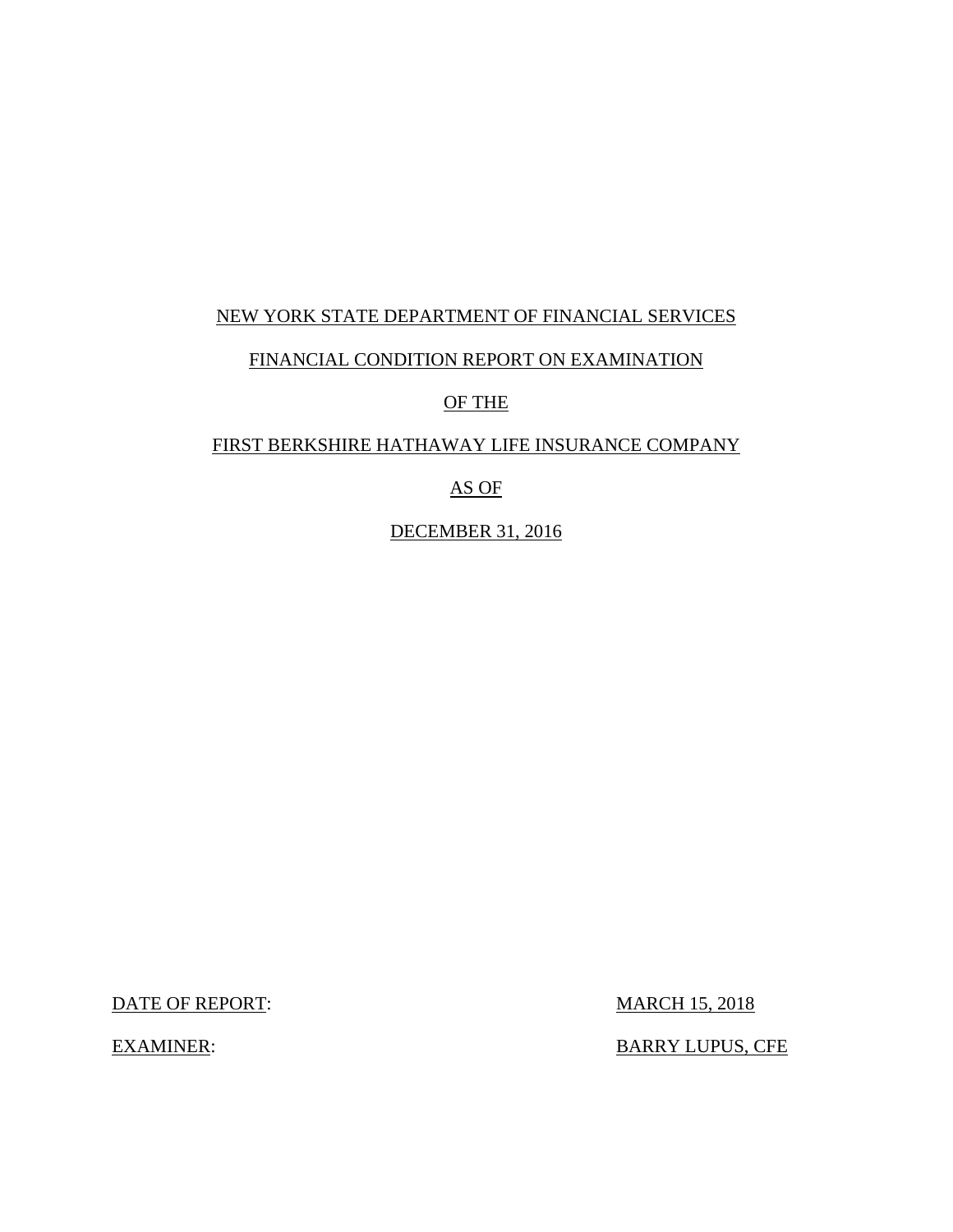# TABLE OF CONTENTS

| <b>ITEM</b> |                                      | PAGE NO.       |
|-------------|--------------------------------------|----------------|
| 1.          | Executive summary                    | $\overline{2}$ |
| 2.          | Scope of examination                 | 3              |
| 3.          | Description of Company               | 5              |
|             | A. History                           | 5              |
|             | B. Holding company                   | 5              |
|             | C. Organizational chart              | 6              |
|             | D. Service agreements                | 7              |
|             | E. Management                        | 7              |
| 4.          | Territory and plan of operations     | 10             |
|             | A. Statutory and special deposits    | 10             |
|             | <b>B.</b> Direct operations          | 10             |
|             | C. Reinsurance                       | 11             |
| 5.          | Significant operating results        | 12             |
| 6.          | <b>Financial statements</b>          | 15             |
|             | A. Independent accountants           | 15             |
|             | <b>B.</b> Net admitted assets        | 15             |
|             | C. Liabilities, capital and surplus  | 16             |
|             | D. Condensed summary of operations   | 17             |
|             | E. Capital and surplus account       | 18             |
| 7.          | Reserves                             | 19             |
| 8.          | Prior report summary and conclusions | 20             |
| 9.          | Summary and conclusions              | 21             |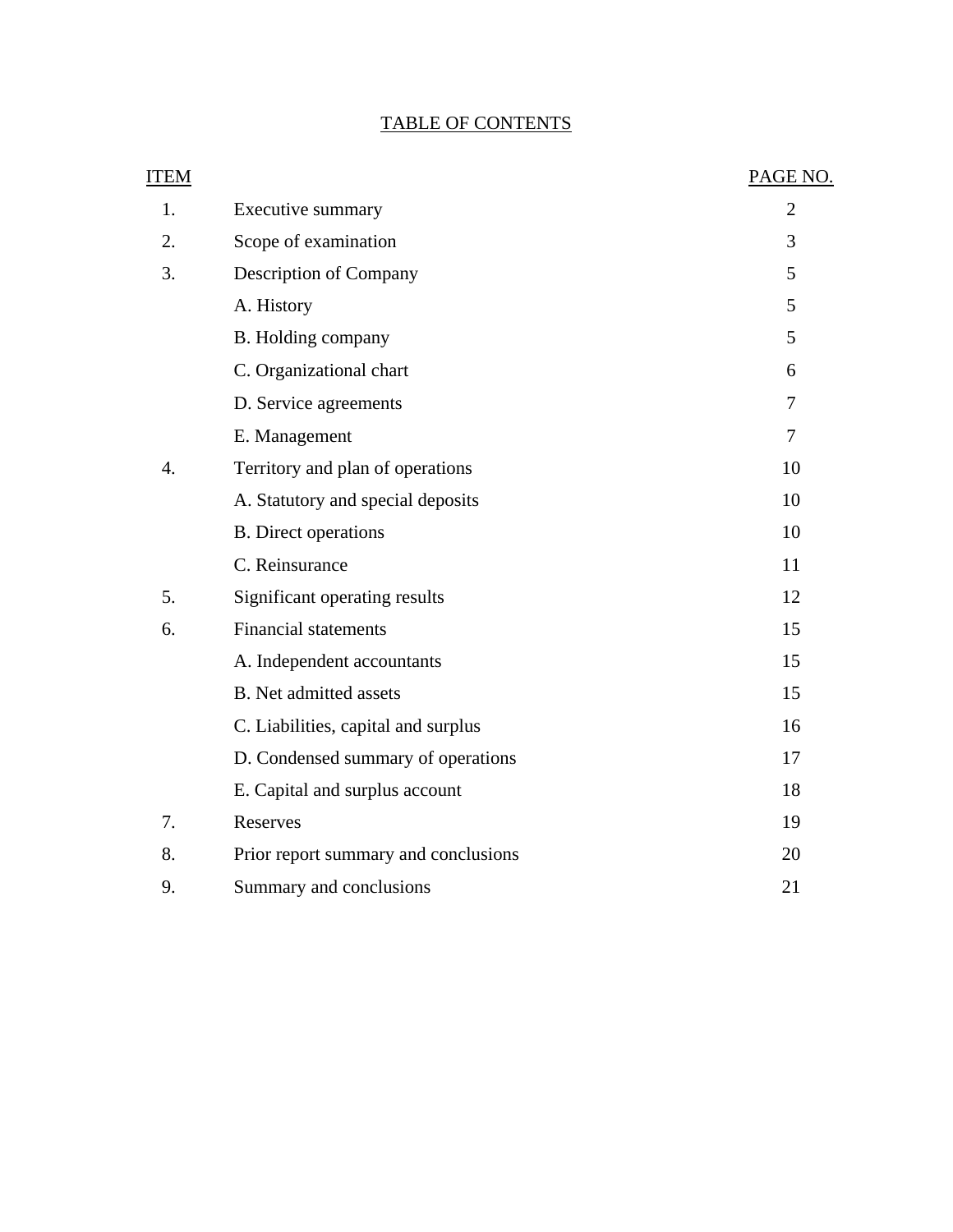

Andrew M. Cuomo **Maria T. Vullo** Maria T. Vullo Governor Superintendent Superintendent Superintendent Superintendent Superintendent Superintendent Superintendent Superintendent Superintendent Superintendent Superintendent Superintendent Superintendent Superintendent Sup

April 18, 2018

Honorable Maria T. Vullo Superintendent of Financial Services New York, New York 10004

Madam:

In accordance with instructions contained in Appointment No. 31566, dated January 25, 2017, and annexed hereto, an examination has been made into the condition and affairs of First Berkshire Hathaway Life Insurance Company, hereinafter referred to as "the Company," at its administrative office located a 1314 Douglas Street, Suite 1400, Omaha, NE 68102. The Company's home office is located at Marine Air Terminal, LaGuardia Airport, Flushing, New York 11371.

Wherever "Department" appears in this report, it refers to the New York State Department of Financial Services.

The report indicating the results of this examination is respectfully submitted.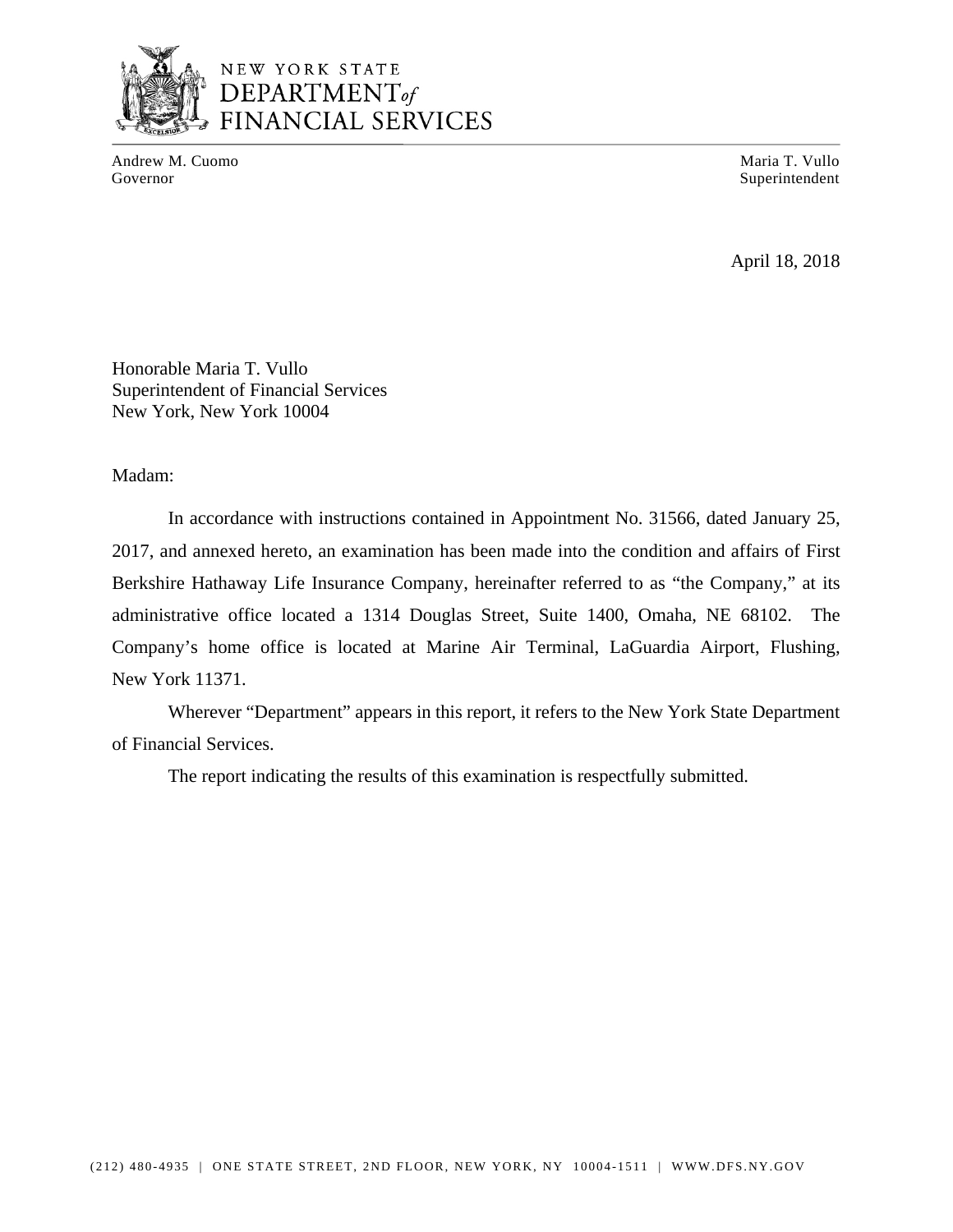# 1. EXECUTIVE SUMMARY

The material recommendation contained in this report is summarized below.

The examiner recommends that the Company continues to compute reserves using the assumptions and methodology agreed upon with the Department. (See item 7 of this report.)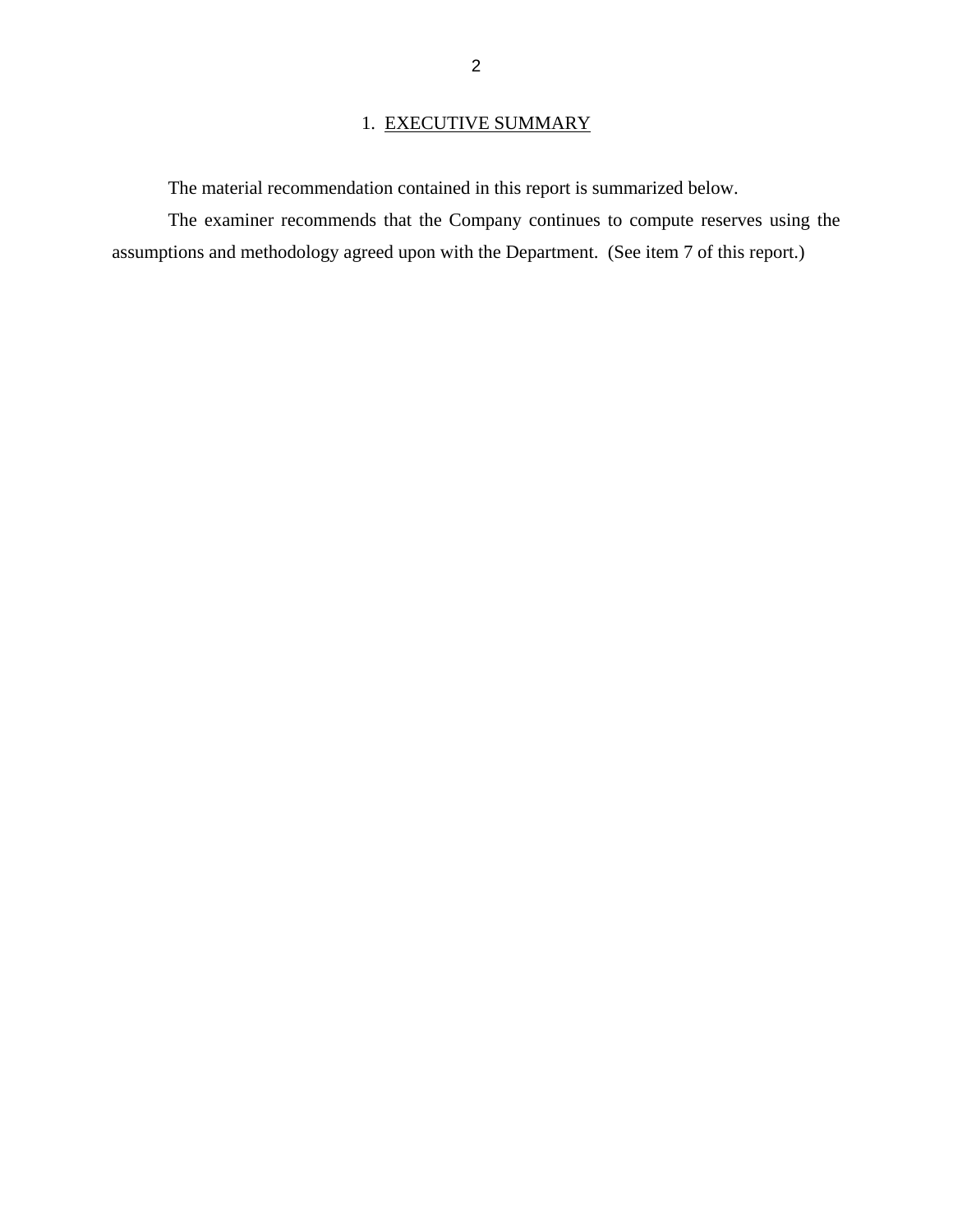#### 2. SCOPE OF EXAMINATION

The examination of the Company was a full scope examination as defined in the NAIC *Financial Condition Examiners Handbook, 2017 Edition* (the "Handbook"). The examination covers the three-year period from January 1, 2014, through December 31, 2016. The examination was conducted observing the guidelines and procedures in the Handbook and, where deemed appropriate by the examiner, transactions occurring subsequent to December 31, 2016, but prior to the date of this report (i.e., the completion date of the examination) were also reviewed.

The examination was conducted on a risk focused basis in accordance with the provisions of the Handbook published by the National Association of Insurance Commissioners ("NAIC"). The Handbook guidance provides for the establishment of an examination plan based on the examiner's assessment of risk in the insurer's operations and utilizing that evaluation in formulating the nature and extent of the examination. The examiner planned and performed the examination to evaluate the current financial condition as well as identify prospective risks that may threaten the future solvency of the insurer. The examiner identified key processes, assessed the risks within those processes and evaluated the internal control systems and procedures used to mitigate those risks. The examination also included assessing the principles used and significant estimates made by management, evaluating the overall financial statement presentation, and determining management's compliance with New York statutes and Department guidelines, Statutory Accounting Principles as adopted by the Department and annual statement instructions.

This examination was led by the State of Nebraska, with participation from the states of California, Colorado, Connecticut, Iowa and New York. Since the lead and participating states are all accredited by the NAIC, all states deemed it appropriate to rely on each other's work.

Information about the Company's organizational structure, business approach and control environment were utilized to develop the examination approach. The Company's risks and management activities were evaluated incorporating the NAIC's nine branded risk categories. These categories are as follows:

- Pricing/Underwriting
- Reserving
- Operational
- Strategic
- **Credit**
- Market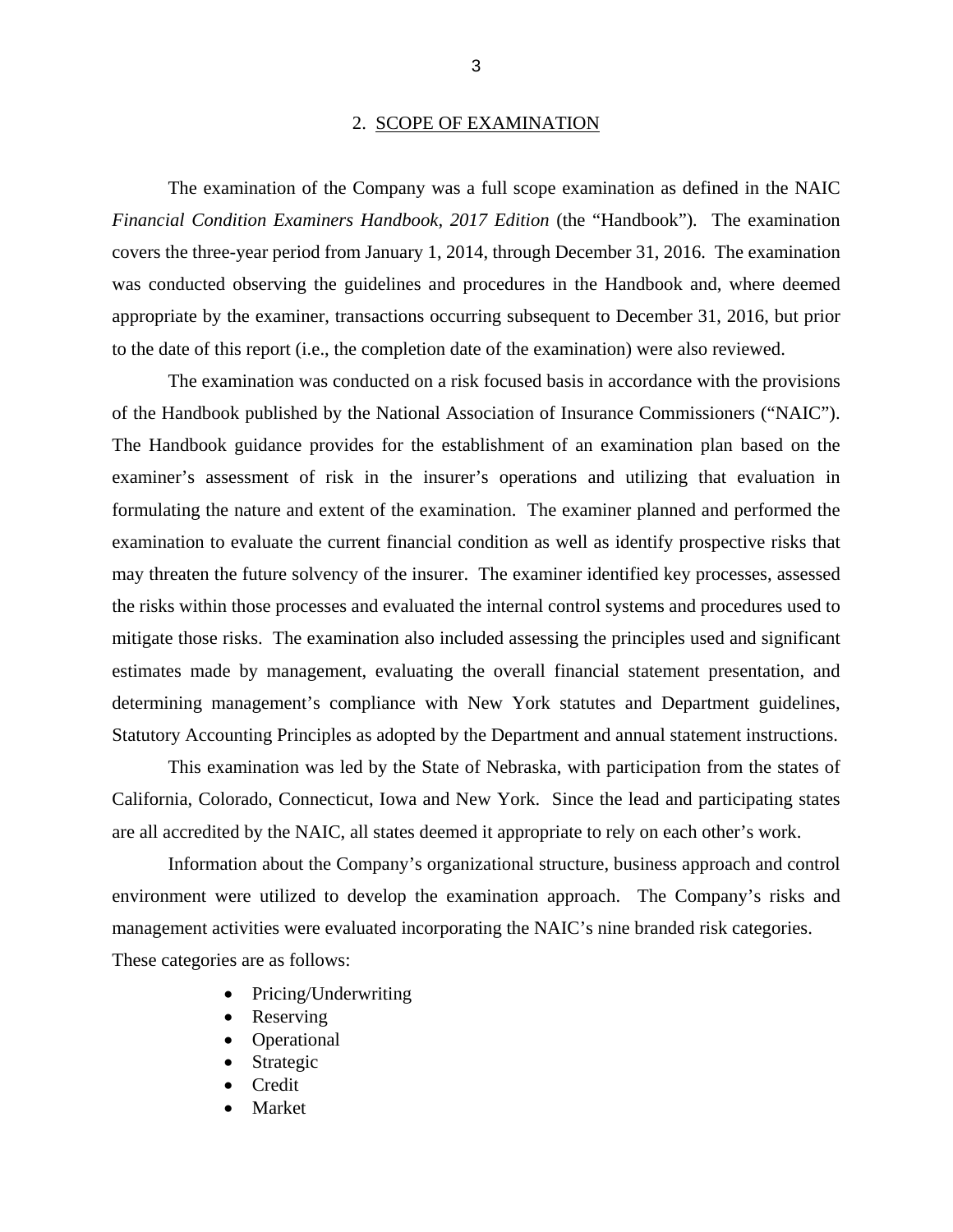- Liquidity
- Legal
- Reputational

compliance function was performed by Ernst & Young LLP. Where applicable, SOX and MAR The Company was audited annually, for the years 2014 through 2016 by the accounting firm of Deloitte & Touche LLP ("D&T"). The Company received an unqualified opinion in all years. Certain audit workpapers of the accounting firm were reviewed and relied upon in conjunction with this examination. The National Indemnity Company ("NICO") has an internal audit department and a separate internal control department which was given the task of assessing the internal control structure and compliance with the Sarbanes-Oxley Act of 2002 ("SOX") and the Model Audit Rule ("MAR") of its subsidiaries, including the Company. The internal audit and workpapers and reports were reviewed and portions were relied upon for this examination.

The examiner reviewed the corrective actions taken by the Company with respect to the violations and recommendations contained in the prior report on examination. The results of the examiner's review are contained in item 8 of this report.

This report on examination is confined to financial statements and comments on those matters which involve departure from laws, regulations or rules, or which require explanation or description.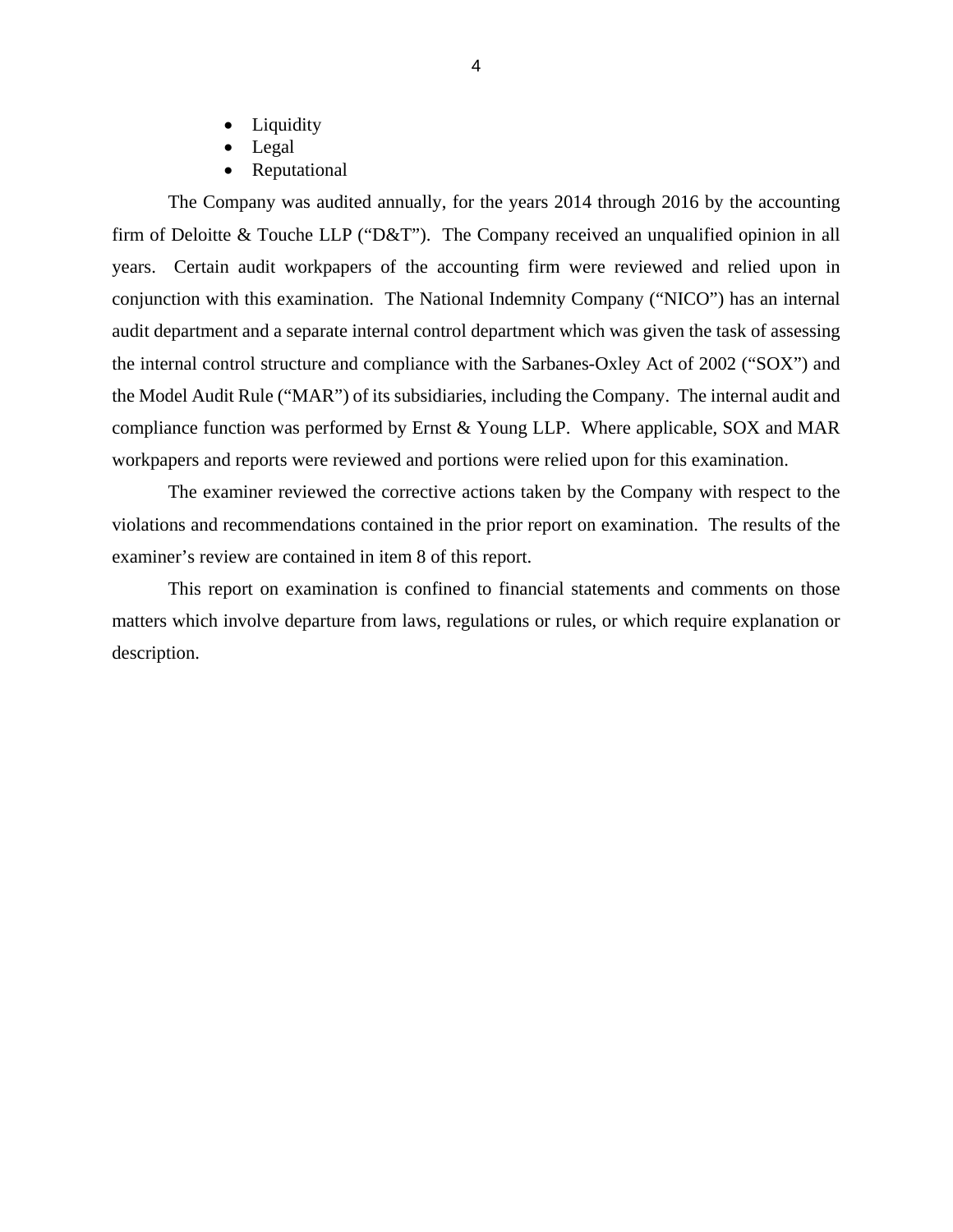#### 3. DESCRIPTION OF COMPANY

#### <span id="page-7-0"></span>A. History

The Company was incorporated as a stock life insurance company under the laws of New York on September 22, 1998, and was licensed and commenced business on March 21, 2003. Initial resources of \$8,000,000, consisting of common capital stock of \$2,000,000 and paid in and contributed surplus of \$6,000,000, were provided through the sale of 2,000 shares of common stock (with a par value of \$1,000 each) for \$4,000 per share.

The Company received \$10 million and \$5 million capital contributions from its parent company, Berkshire Hathaway Life Insurance Company of Nebraska ("BHLN") on September 30, 2014, and on December 30, 2016, respectively.

#### B. Holding Company

The Company is a wholly owned subsidiary of BHLN, a Nebraska domiciled life insurer and a New York accredited reinsurer. BHLN is, in turn, a wholly owned subsidiary of NICO, a Nebraska domiciled property and casualty insurance company. The Company's ultimate parent company is Berkshire Hathaway Inc., a Delaware corporation. FlightSafety International Inc., located in LaGuardia Airport, New York, is a non-insurance affiliate of the Company that provides professional aviation training services.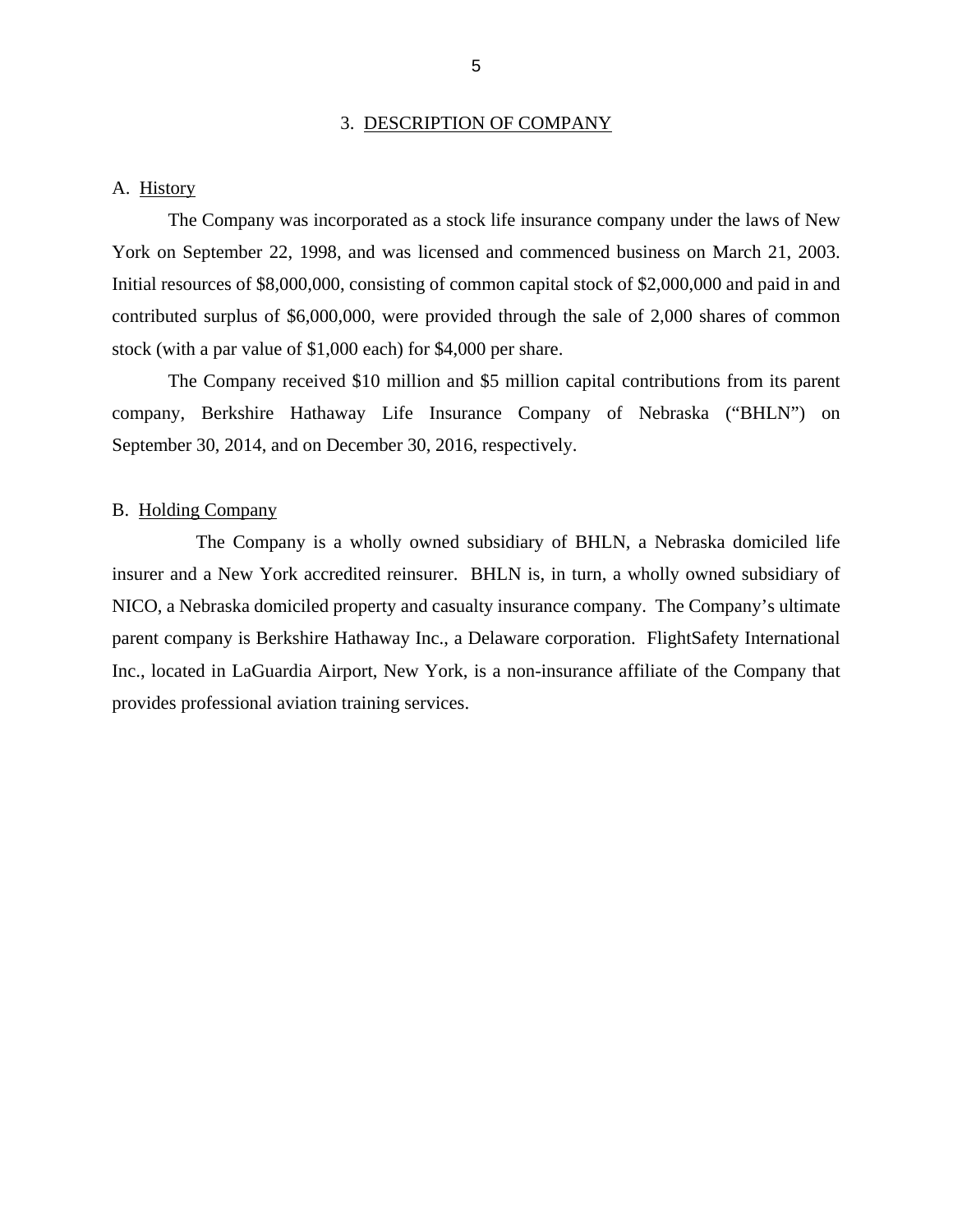# <span id="page-8-0"></span>C. Organizational Chart

An organization chart reflecting the relationship between the Company and significant entities in its holding company system as of December 31, 2016, follows:

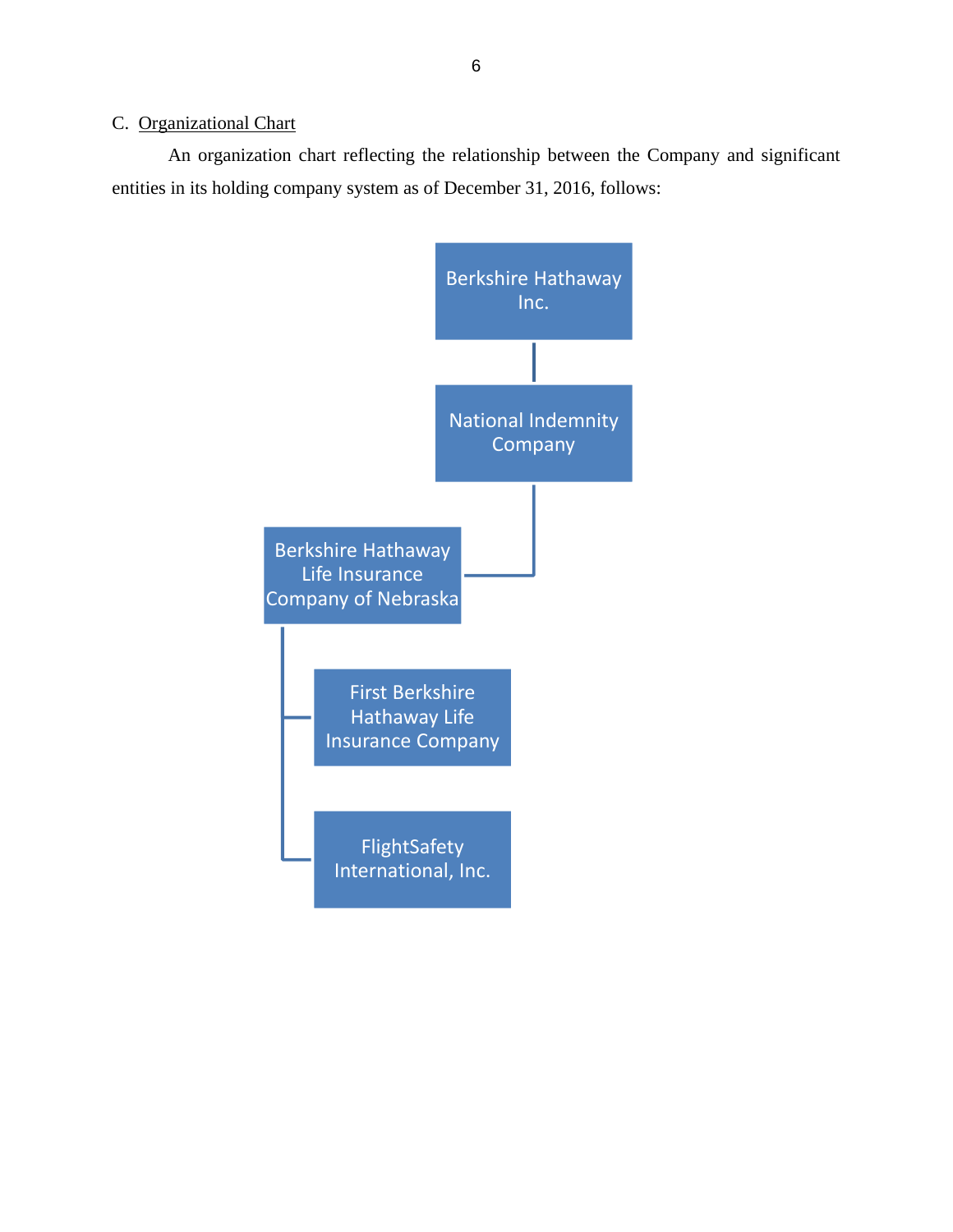#### D. Service Agreements

The Company had two service agreements in effect with affiliates during the examination period.

| Type of Agreement          |            |               |            |                      | Expense*           |
|----------------------------|------------|---------------|------------|----------------------|--------------------|
| and                        |            | Provider      | Recipient  |                      | For.               |
| Department                 | Effective  | of            | of         | Specific Service(s)  | Each Year of the   |
| File Number                | Date       | Service(s)    | Service(s) | Covered              | Examination        |
| <b>Rent Sublease</b>       | 12/01/2002 | FlightSafety  | The        | Office space         | $2014$ \$<br>(631) |
| File No. 0036093           |            | International | Company    |                      | 2015 \$<br>(729)   |
|                            |            | Inc.          |            |                      | 2016 \$<br>(751)   |
| <b>Investment Services</b> | 12/01/2002 | <b>NICO</b>   | The        | Investment portfolio | 2014 \$ (387,167)  |
| Agreement                  |            |               | Company    | management,          | 2015 \$ (261,335)  |
| File No. 0025287A          |            |               |            | accounting, tax,     | 2016 \$ (255,125)  |
|                            |            |               |            | internal and         |                    |
|                            |            |               |            | premium auditing,    |                    |
|                            |            |               |            | underwriting,        |                    |
|                            |            |               |            | claims, information  |                    |
|                            |            |               |            | technology and       |                    |
|                            |            |               |            | support services     |                    |

\* Amount of Expense Incurred by the Company

The Company participates in a federal income tax allocation agreement with its parent company and affiliates.

### E. Management

The Company's by-laws provide that the board of directors shall be comprised of not less than 7 and not more than 13 directors. Directors are elected for a period of one year at the annual meeting of the stockholders held in May of each year. As of December 31, 2016, the board of directors consisted of eight members. Meetings of the board are held quarterly.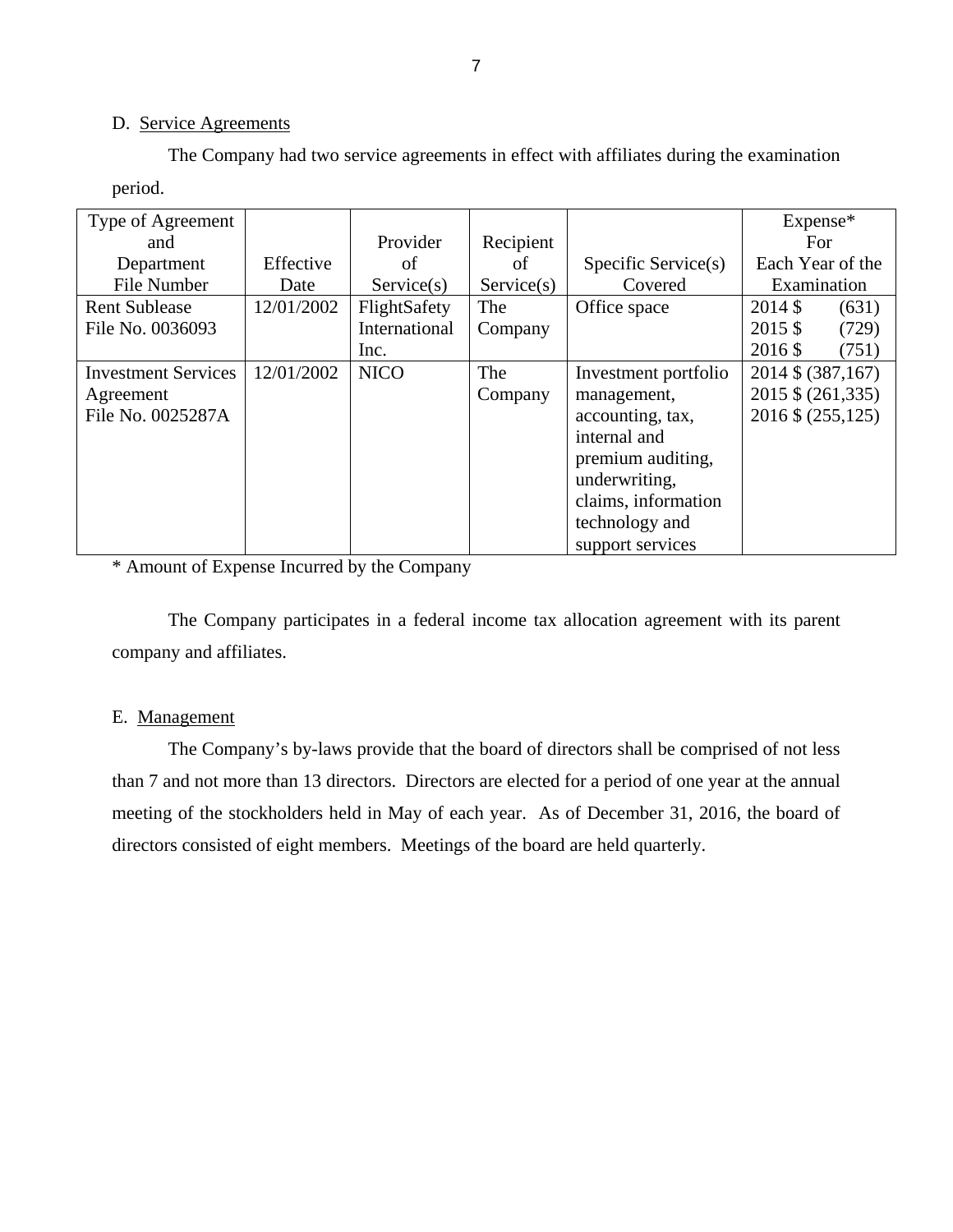The eight board members and their principal business affiliation, as of December 31, 2016, were as follows:

| Name and Residence                    | <b>Principal Business Affiliation</b>                                              | <b>Year First</b><br>Elected |
|---------------------------------------|------------------------------------------------------------------------------------|------------------------------|
| John D. Arendt<br>Norwalk, CT         | Vice President<br>First Berkshire Hathaway Life Insurance Company                  | 1999                         |
| Bruce J. Byrnes<br>New City, NY       | <b>Vice President</b><br>First Berkshire Hathaway Life Insurance Company           | 2014                         |
| Norman H. Denenberg*<br>Omaha, NE     | Attorney<br>Self Employed                                                          | 2002                         |
| Arvind Krishnamurthy<br>Cambridge, MA | <b>Assistant Vice President</b><br>First Berkshire Hathaway Life Insurance Company | 1998                         |
| Robert M. LeBlanc*<br>Newton, CT      | <b>Managing Director</b><br><b>Onex Investment Corporation</b>                     | 1998                         |
| Brian G. Snover<br>Stamford, CT       | Vice President and Secretary<br>First Berkshire Hathaway Life Insurance Company    | 2013                         |
| Kevin G. Snover*<br>West Babylon, NY  | Attorney<br>Self Employed                                                          | 1998                         |
| Sandra J. Wilson*<br>Avon, CT         | Comptroller<br>A&A Surplus, Inc.                                                   | 2007                         |

\* Not affiliated with the Company or any other company in the holding company system

The examiner's review of the minutes of the meetings of the board of directors and its committees indicated that meetings were well attended and that each director attended a majority of meetings.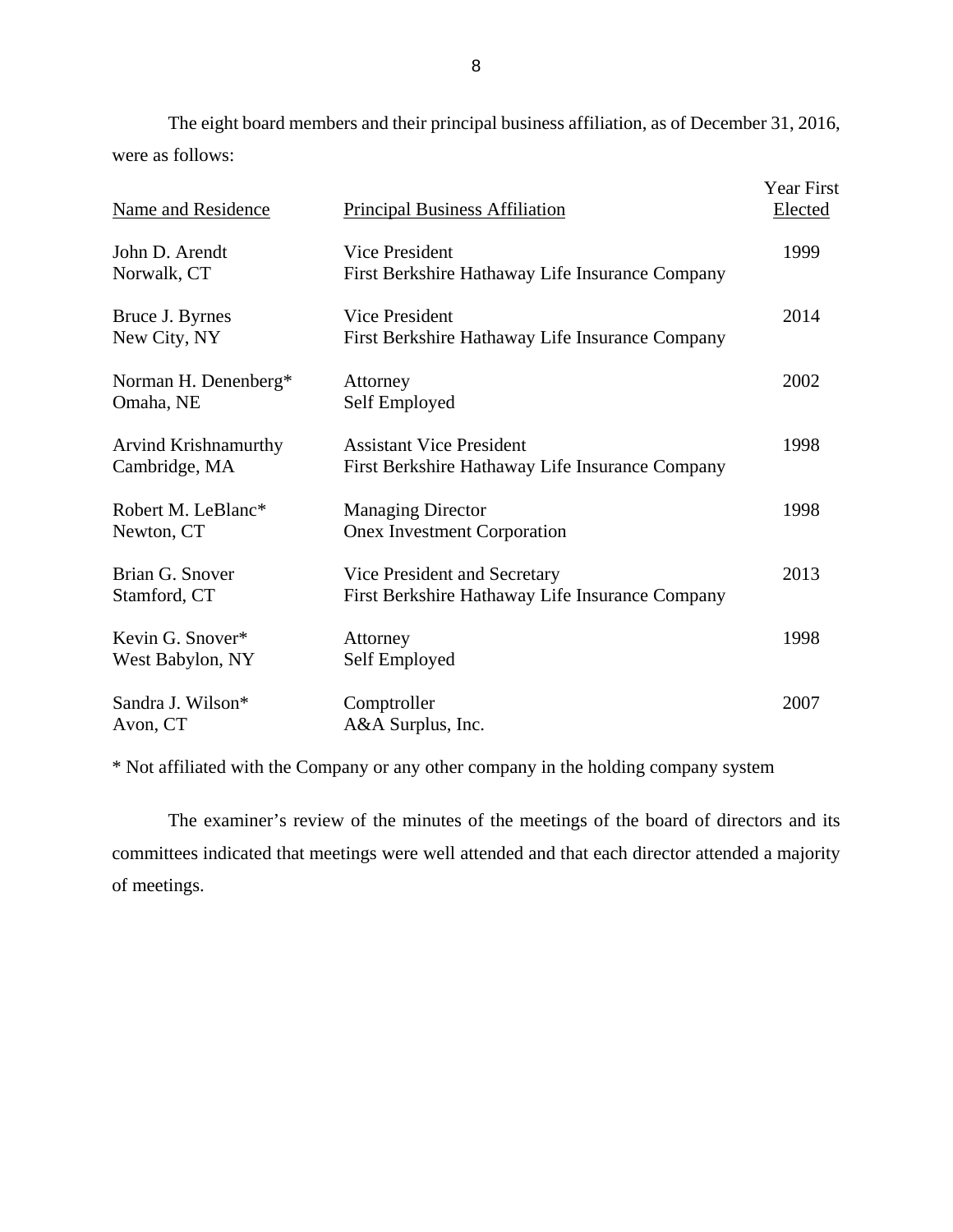The following is a listing of the principal officers of the Company as of December 31, 2016:

| Name                | Title                                  |
|---------------------|----------------------------------------|
| Donald F. Wurster   | President                              |
| Ajit Jain           | <b>Executive Vice President</b>        |
| Bruce J. Byrnes     | Vice President                         |
| Brian G. Snover     | Vice President and Secretary           |
| John D. Arendt *    | Vice President and Assistant Secretary |
| Dale D. Geistkemper | <b>Treasurer and Controller</b>        |

\* Designated consumer services officer per Insurance Regulation No. 64, 11 NYCRR Section 216.4(c)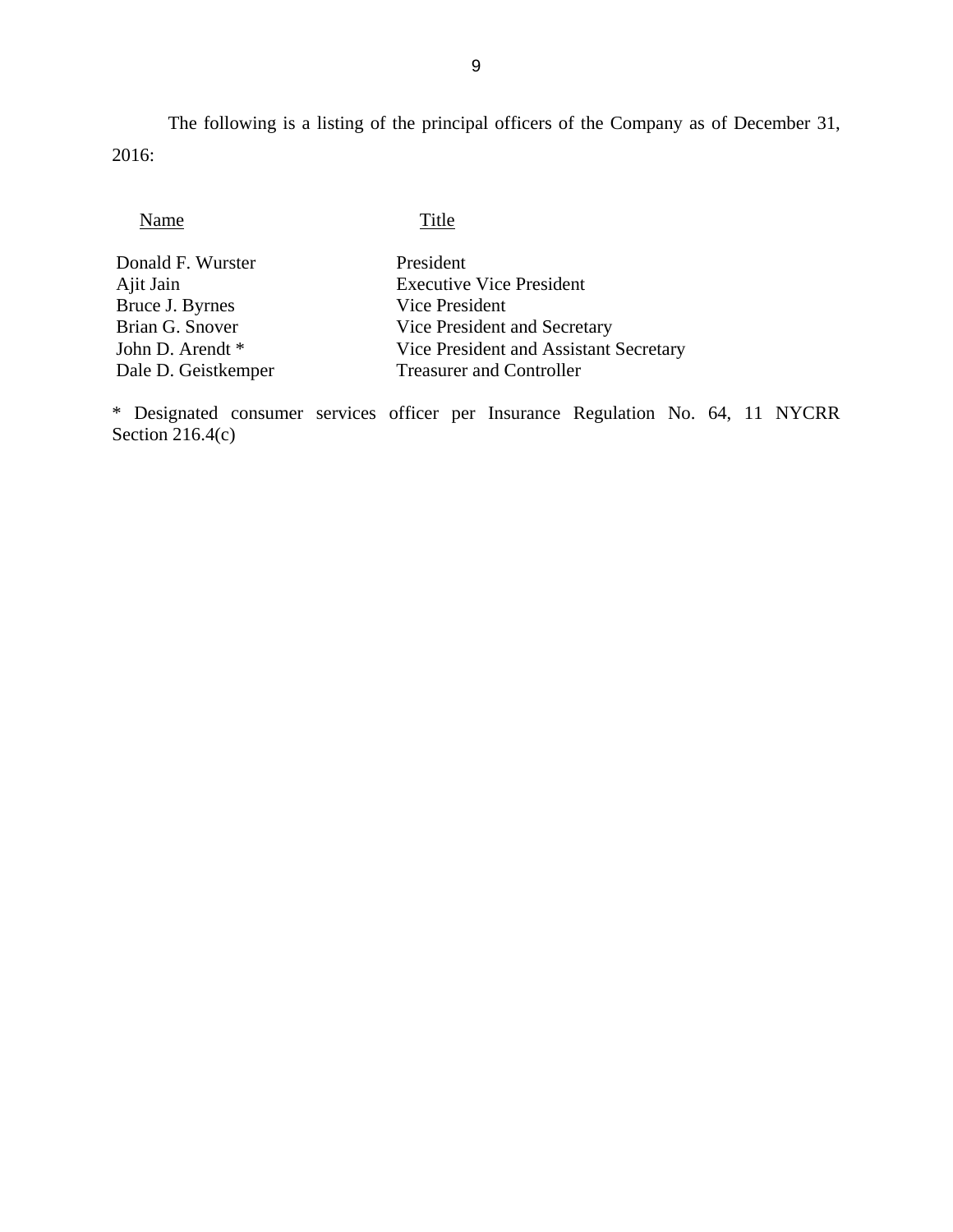<span id="page-12-0"></span>The Company is authorized to write life insurance, annuities and accident and health insurance as defined in paragraphs 1, 2 and 3 of Section 1113(a) of the New York Insurance Law.

The Company is licensed to transact business in three states, namely Missouri, Nebraska and New York. During the examination period, all annuity considerations and deposit-type funds were received from Missouri.

#### A. Statutory and Special Deposits

As of December 31, 2016, the Company had \$1,200,000 (par value) of United States Treasury Bonds on deposit with the State of New York, its domiciliary state, for the benefit of all policyholders, claimants and creditors of the Company. An additional \$631,790, which was reported in Schedule E of the 2016 filed annual statement, was being held for the State of Missouri.

#### B. Direct Operations

The Company markets structured settlement annuities, individual immediate annuities, and deposit-type contracts. Annuities are established principally to fund structured settlements to New York settlement recipients and to provide for retirement income and asset diversification. The deposit-type contracts are non-life contingent fixed annuity obligations, primarily issued in conjunction with structured settlements for third-party claims.

The Company primarily sells life contingent and non-life contingent fixed annuities to its affiliate BHG Structured Settlements, Inc. ("BHGSS"), a Missouri corporation, to fund BHGSS structured settlement business. However, the optional payees of these contracts are mostly New York residents or plaintiffs in a New York lawsuit. As of December 31, 2016, the Company had 619 structured settlements and 7 immediate annuities in force.

The Company offers property-casualty insurers and defendants the opportunity to purchase annuities issued by the Company to fund structured settlements that have a guaranteed payout pattern. BHGSS directly purchases the qualified funding asset from the Company; therefore, the Company does not pay commissions. The Company also offers individual annuities with a guaranteed payout pattern directly to individual consumers, although it is presently not engaged in this business**.** The Company has no agency operations.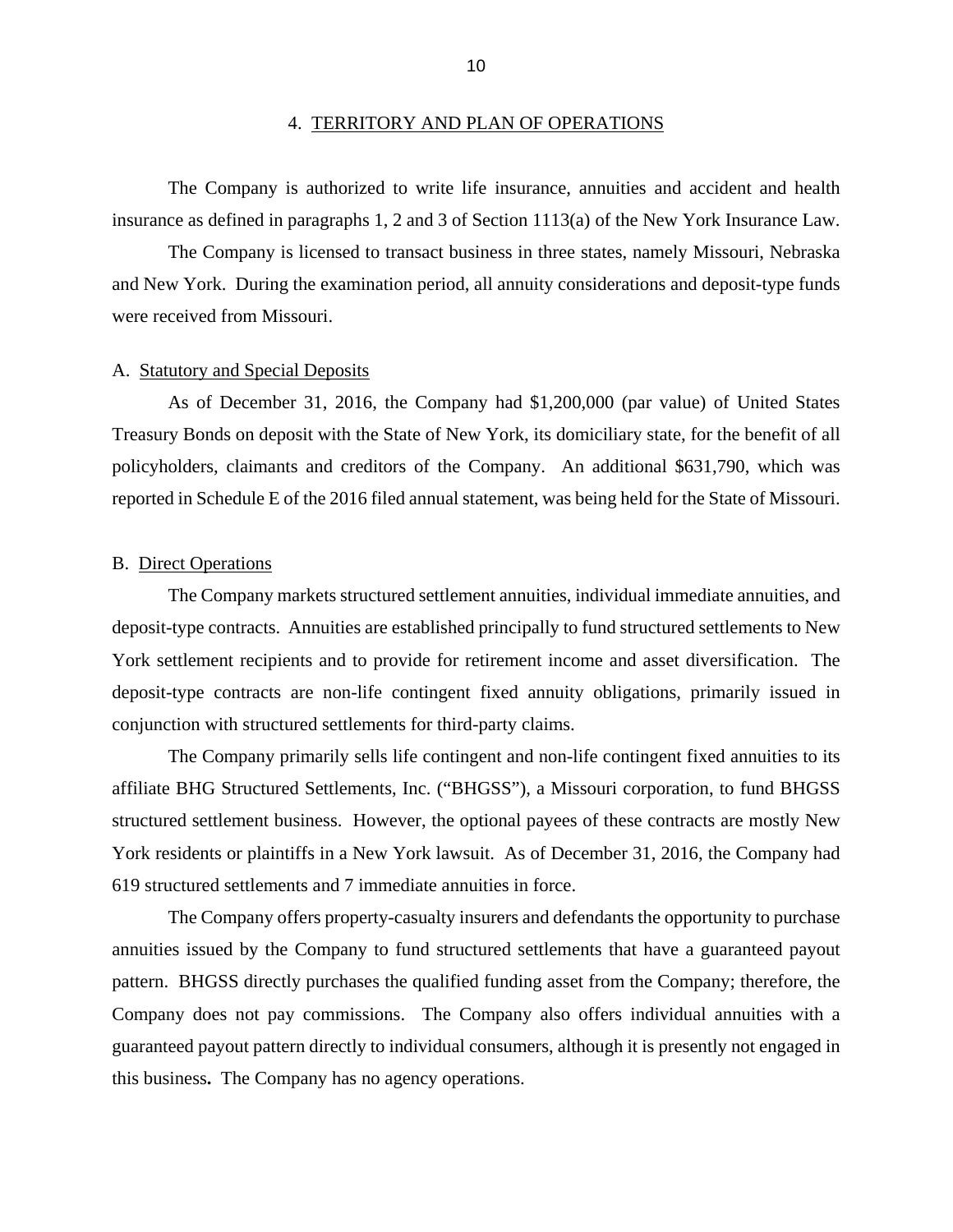#### <span id="page-13-0"></span>C. Reinsurance

As of December 31, 2016, the Company had two reinsurance agreements in effect with its parent, BHLN, an authorized reinsurer. The Company's annuity business is reinsured on a coinsurance basis. Reinsurance is provided on an automatic basis.

 Company during the period from the date the Company commenced business to December 31, 2014. Effective December 31, 2014, the Company entered into a Portfolio Transfer Reinsurance Agreement under which the Company ceded to BHLN 80% of statutory reserve liabilities from the issuance of life contingent annuities and single premium annuity certain contracts from the

Effective January 1, 2015, the Company entered into a Quota Share Reinsurance Agreement under which the Company ceded to BHLN on an 80% indemnity coinsurance basis all liabilities arising from the issuance of life contingent and certain single premium annuity contracts on or after January 1, 2015, and continuing until termination.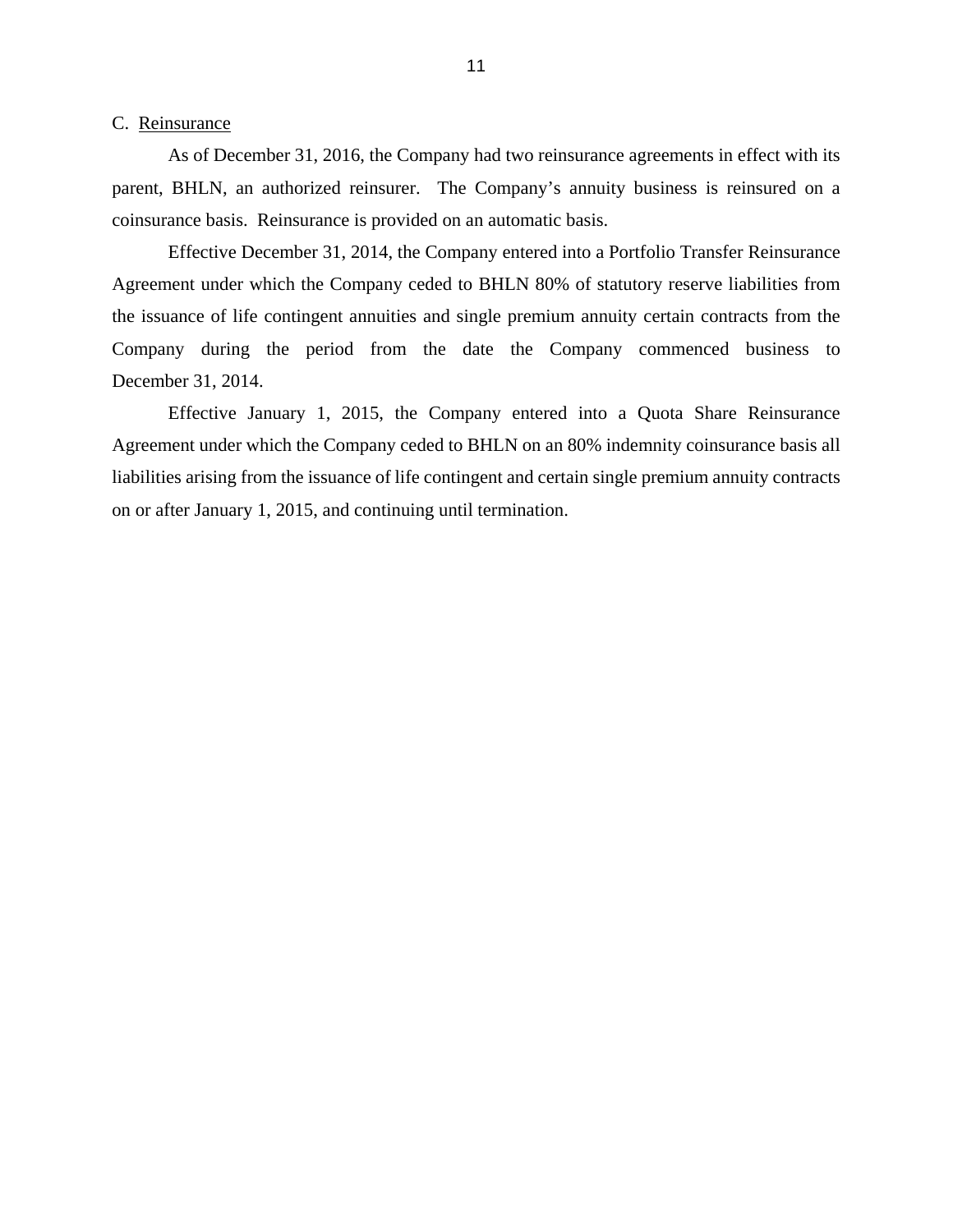#### 5. SIGNIFICANT OPERATING RESULTS

Indicated below is significant information concerning the operations of the Company during the period under examination as extracted from its filed annual statements. Failure of items to add to the totals shown in any table in this report is due to rounding.

The following table indicates the Company's financial growth (decline) during the period under review:

|                                                                                                                          | December 31,<br>2013                                             | December 31,<br>2016                                            | Increase<br>(Decrease)                                         |
|--------------------------------------------------------------------------------------------------------------------------|------------------------------------------------------------------|-----------------------------------------------------------------|----------------------------------------------------------------|
| Admitted assets                                                                                                          | \$286,582,938                                                    | \$186,071,187                                                   | \$(100,511,751)                                                |
| Liabilities                                                                                                              | \$261,047,651                                                    | \$76,462,800                                                    | \$(184,584,851)                                                |
| Common capital stock<br>Gross paid in and contributed surplus<br>Unassigned funds (surplus)<br>Total capital and surplus | 2,000,000<br>\$<br>107,000,000<br>(83, 464, 713)<br>\$25,535,287 | 2,000,000<br>\$<br>122,000,000<br>(14,391,613)<br>\$109,608,387 | \$<br>$\Omega$<br>15,000,000<br>69,073,100<br>84,073,100<br>\$ |
| Total liabilities, capital and surplus                                                                                   | \$286,582,938                                                    | \$186,071,187                                                   | \$(100,511,751)                                                |

The Company's invested assets as of December 31, 2016, were mainly comprised of bonds (57.4%), stocks (5.2%), and cash and short-term investments (37.4%).

The following table indicates the change in the mix of the Company's invested assets during the examination period:

|                                 | December 31, | December 31, | Increase   |
|---------------------------------|--------------|--------------|------------|
|                                 | 2013         | 2016         | (Decrease) |
| <b>Bonds</b>                    | 3.9%         | 57.4%        | 53.5%      |
| <b>Stocks</b>                   | 1.7%         | 5.2%         | 3.5%       |
| Cash and short-term investments | 94.4%        | 37.4%        | $(57.0\%)$ |

The majority (66.6%) of the Company's bond portfolio, as of December 31, 2016, was comprised of investment grade obligations and (33.3%) was comprised of medium grade obligations.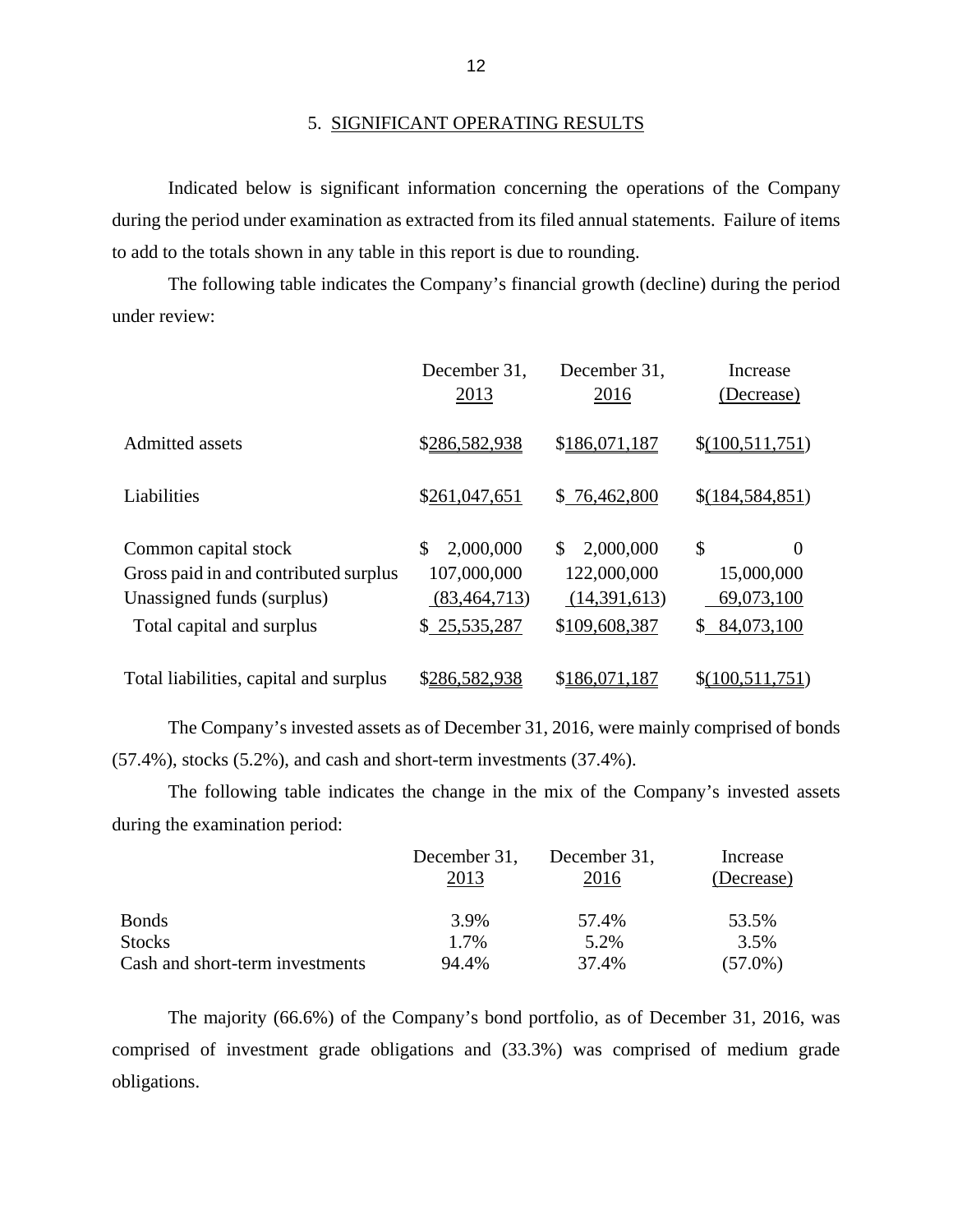Admitted assets decreased during the exam period because the Company entered into two reinsurance agreements with its parent, BHLN, effective December 31, 2014, and January 1, 2015, resulting in the Company ceding 80% of its reserve liabilities and premiums generated from the issuance of annuity contracts to BHLN.

Liabilities decreased during the exam period primarily because of the decrease in amounts payable on reinsurance resulting from the Company's reinsurance agreements with its parent company, BHLN.

Gross paid in and contributed surplus increased by \$15 million due to capital contributions received from BHLN in 2014 and 2016 in the amounts of \$10 million and \$5 million, respectively.

Unassigned funds increased by approximately \$69 million due to considerable fluctuations in total capital and surplus over the examination period. The Company also recorded net income of approximately \$80 million in 2014 resulting from a reduction in additional reserves of \$85 million following an asset adequacy analysis by the Company in consideration of BHLN reinsurance agreements.

The following has been extracted from the Exhibits of Annuities in the filed annual statements for each of the years under review:

|                                                                                                  | <b>Group Annuities</b> |      |           |
|--------------------------------------------------------------------------------------------------|------------------------|------|-----------|
|                                                                                                  | 2014                   | 2015 | 2016      |
| Outstanding, end of previous year<br>Issued during the year<br>Other net changes during the year | 186<br>81              | 260  | 269<br>24 |
| Outstanding, end of current year                                                                 |                        |      |           |

The following has been extracted from the Exhibits of Deposit Funds and Dividend Accumulations in the filed annual statements for each of the years under review:

|                                                                                                  | Deposit Funds |      |           |
|--------------------------------------------------------------------------------------------------|---------------|------|-----------|
|                                                                                                  | 2014          | 2015 | 2016      |
| Outstanding, end of previous year<br>Issued during the year<br>Other net changes during the year | 195<br>103    | 298  | 309<br>18 |
| Outstanding, end of current year                                                                 |               |      |           |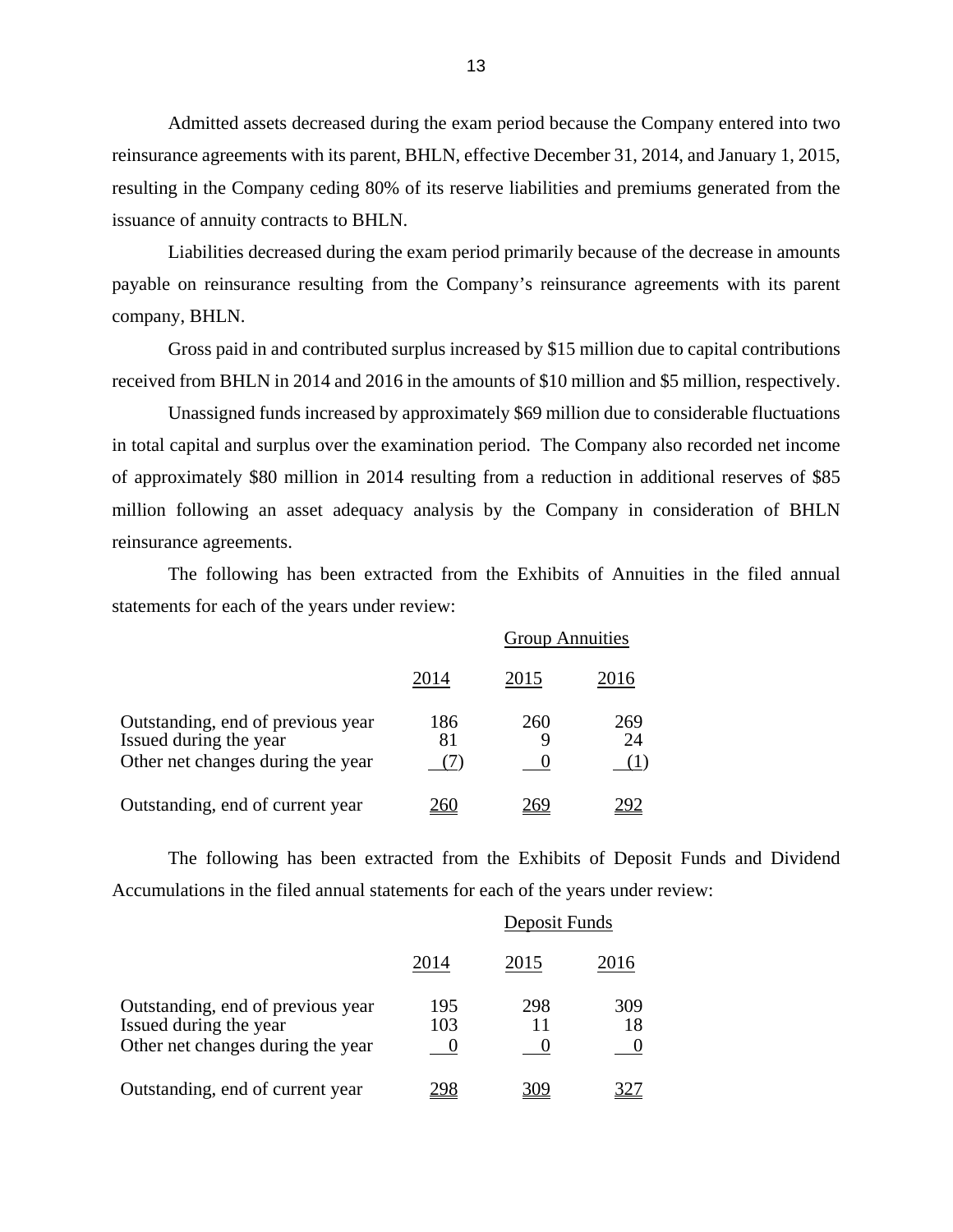The following is the net gain (loss) from operations by line of business after federal income taxes but before realized capital gains (losses) reported for each of the years under examination in the Company's filed annual statements:

|                      | 2014           | 2015        | <u>2016</u> |
|----------------------|----------------|-------------|-------------|
| Individual annuities | 857,398<br>\$  | \$<br>5,529 | \$<br>1,201 |
| Group annuities      | \$81,722,876   | \$1,871,321 | \$1,359,048 |
| All other lines      | \$ (2,304,586) | \$518,493   | \$900,799   |
| Total                | \$80,275,688   | \$2,395,343 | \$2,261,044 |

The decrease in the gain on group annuity between 2014 and 2015 is attributed to the reinsurance agreement with BHLN, effective December 31, 2014.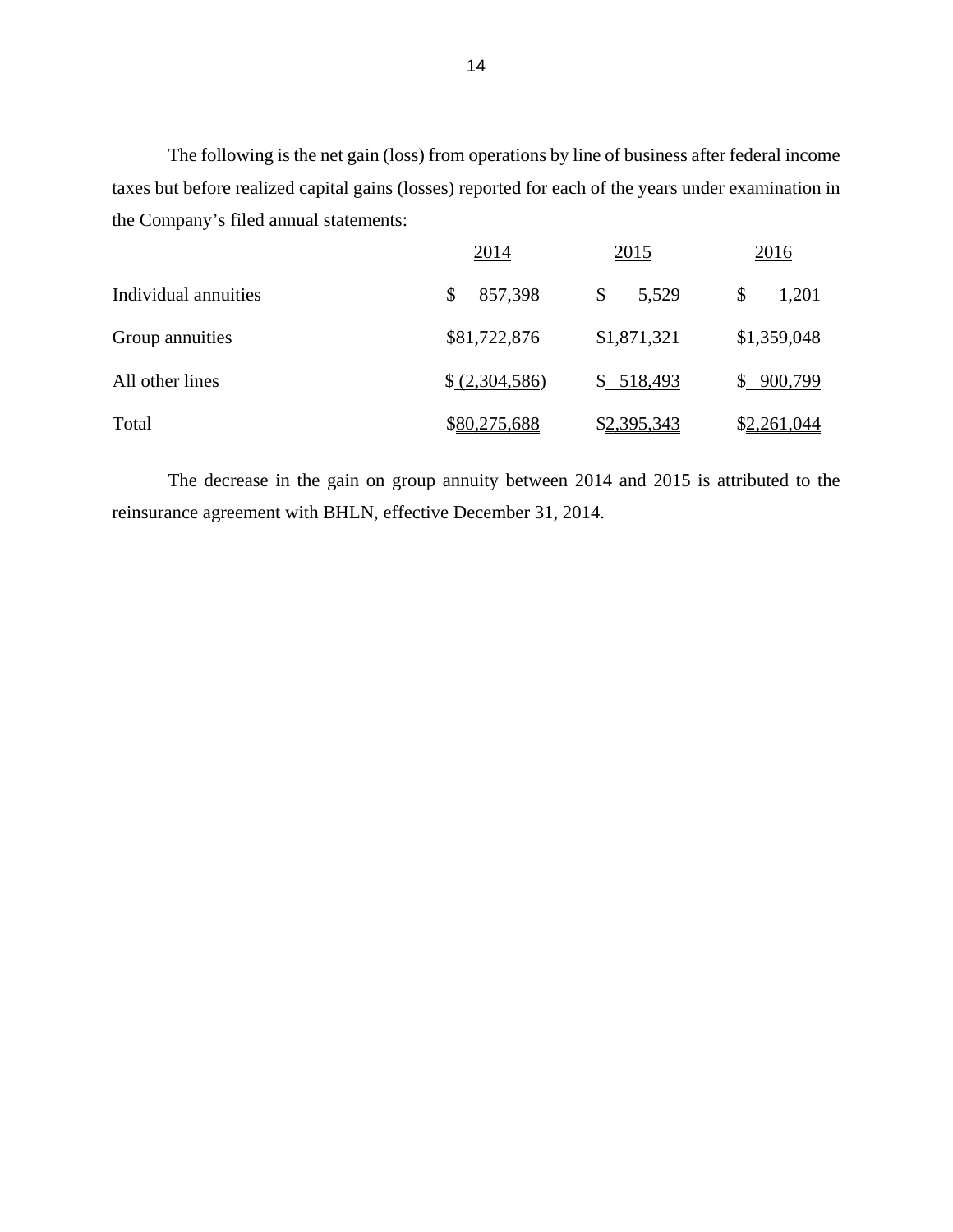#### 6. FINANCIAL STATEMENTS

The following statements show the assets, liabilities, capital and surplus as of December 31, 2016, as contained in the Company's 2016 filed annual statement, a condensed summary of operations and a reconciliation of the capital and surplus account for each of the years under review. The examiner's review of a sample of transactions did not reveal any differences which materially affected the Company's financial condition as presented in its financial statements contained in the December 31, 2016 filed annual statement.

#### A. Independent Accountants

The firm of D&T was retained by the Company to audit the Company's combined statutory basis statements of financial position as of December 31<sup>st</sup> of each year in the examination period, and the related statutory-basis statements of operations, capital and surplus, and cash flows for the year then ended.

D&T concluded that the statutory financial statements presented fairly, in all material respects, the financial position of the Company at the respective audit dates. Balances reported in these audited financial statements were reconciled to the corresponding years' annual statements with no discrepancies noted.

#### B. Net Admitted Assets

| <b>Bonds</b>                                                          | \$104,467,193 |
|-----------------------------------------------------------------------|---------------|
| Stocks:                                                               |               |
| Common stocks                                                         | 9,486,825     |
| Cash, cash equivalents and short term investments                     | 68,034,368    |
| Investment income due and accrued                                     | 1,525,325     |
| Premiums and considerations:                                          |               |
| Uncollected premiums and agents' balances in the course of collection | 997,292       |
| Reinsurance:                                                          |               |
| Amounts recoverable from reinsurers                                   | 1,502,805     |
| Net deferred tax asset                                                | 55,799        |
| Prepaid federal withholding                                           | 921           |
| Other assets                                                          | 659           |
| Total admitted assets                                                 | \$186,071,187 |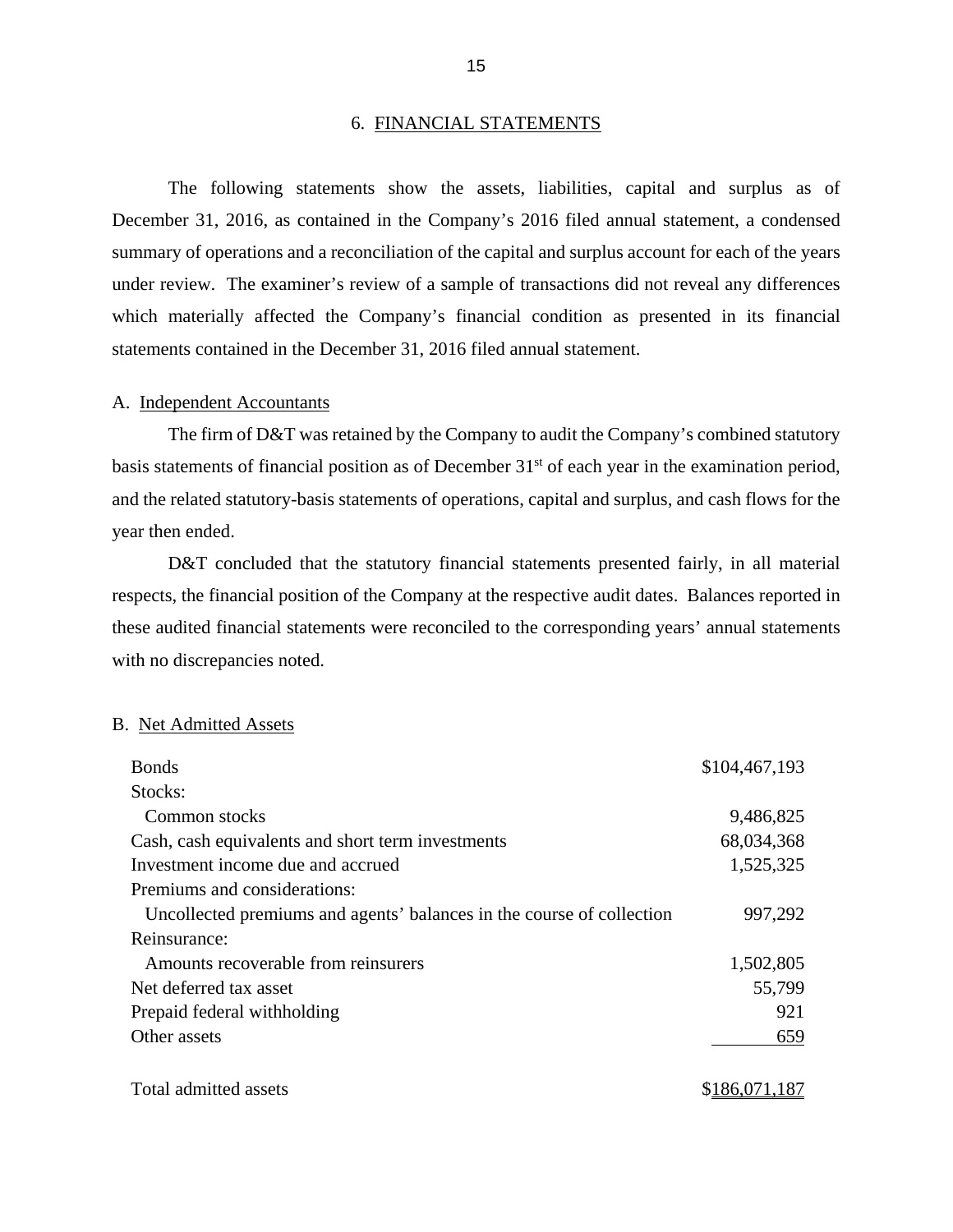# C. Liabilities, Capital and Surplus

| Aggregate reserve for life policies and contracts                       | \$36,831,121  |
|-------------------------------------------------------------------------|---------------|
| Liability for deposit-type contracts                                    | 25,595,971    |
| Contract claims:                                                        |               |
| Life                                                                    | 23,433        |
| Contract liabilities not included elsewhere:                            |               |
| Other amounts payable on reinsurance                                    | 10,630,116    |
| Interest maintenance reserve                                            | 5,062         |
| General expenses due or accrued                                         | 39,740        |
| Taxes, licenses and fees due or accrued, excluding federal income taxes | 25,000        |
| Current federal and foreign income taxes                                | 8,013         |
| Miscellaneous liabilities:                                              |               |
| Asset valuation reserve                                                 | 3,181,337     |
| Payable to parent, subsidiaries and affiliates                          | 113,007       |
| Outstanding deposit-type contract payments due                          | 10,000        |
| <b>Total liabilities</b>                                                | \$ 76,462,800 |
| Common capital stock                                                    | 2,000,000     |
| Gross paid in and contributed surplus                                   | 122,000,000   |
| Unassigned funds (surplus)                                              | (14,391,613)  |
| <b>Surplus</b>                                                          | 107,608,387   |
| Total capital and surplus                                               | \$109,608,387 |
| Total liabilities, capital and surplus                                  | \$186,071,187 |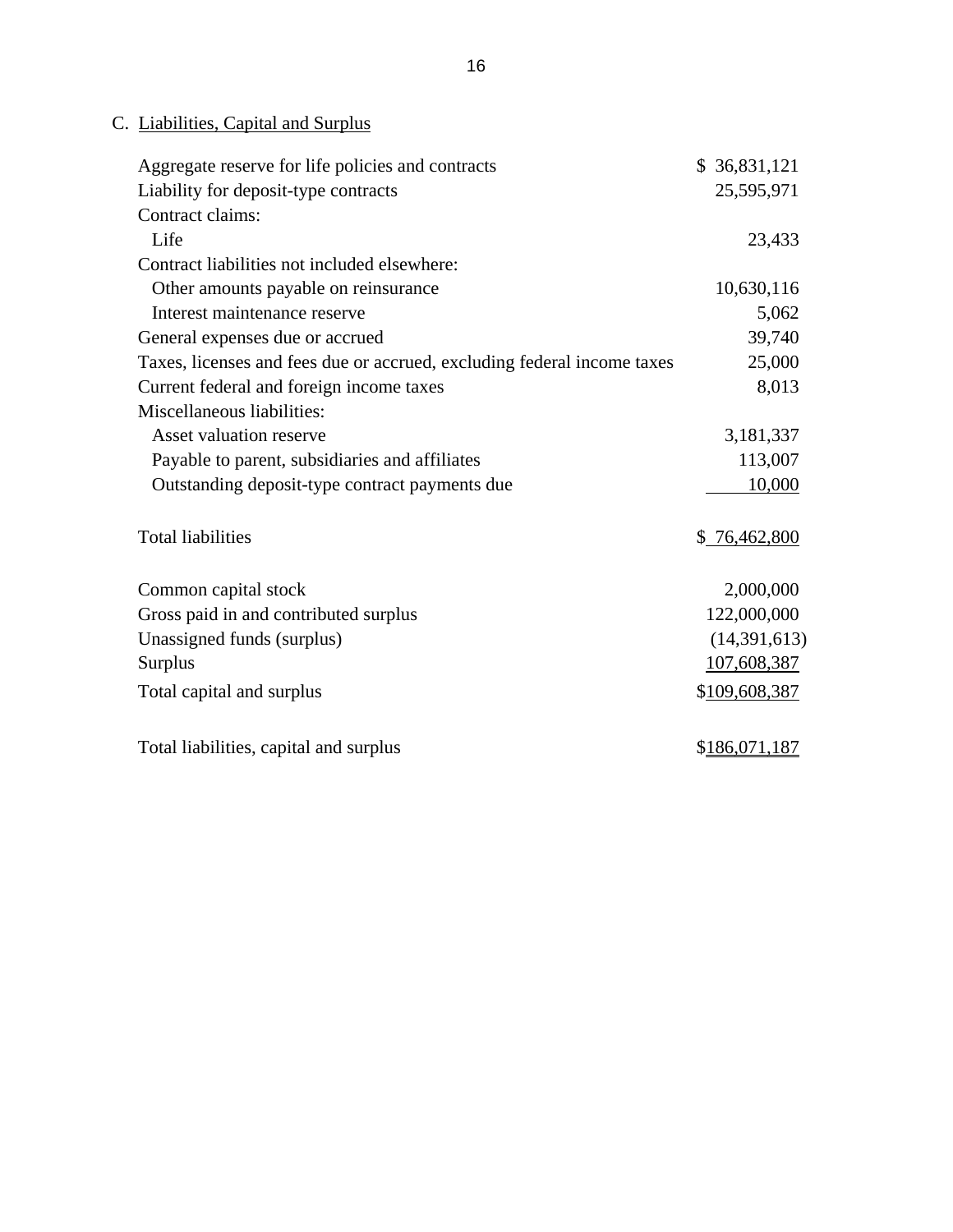# D. Condensed Summary of Operations

|                                                                        | 2014                        | 2015           | 2016        |
|------------------------------------------------------------------------|-----------------------------|----------------|-------------|
| Premiums and considerations                                            | \$(79, 442, 981)            | \$2,007,742    | \$3,470,259 |
| Net investment income                                                  | 884,334                     | 5,838,579      | 5,234,146   |
| Amortization of interest maintenance reserve                           | 925                         | 3,141          | 453         |
| Commissions and reserve adjustments on<br>reinsurance ceded            | $\overline{0}$              | 315,294        | 241,601     |
| Miscellaneous income                                                   | (858)                       | (1,256)        | (291)       |
| Total income                                                           | \$ (78,558,580)             | \$8,163,500    | \$8,946,168 |
| Annuity benefits                                                       | \$<br>3,740,576             | \$1,105,607    | \$1,017,786 |
| Interest and adjustments on contract or<br>deposit-type contract funds | 3,778,905                   | 1,346,424      | 736,408     |
| Increase in reserves                                                   | (163, 517, 747)             | 1,703,226      | 3,444,447   |
| Commissions                                                            | 44,672                      | $\overline{0}$ | $\theta$    |
| General expenses and taxes                                             | 473,765                     | 319,448        | 232,718     |
| <b>Total deductions</b>                                                | \$(155,479,829)             | \$4,474,705    | \$5,431,359 |
| Net gain                                                               | $\mathcal{S}$<br>76,921,249 | \$3,688,795    | \$3,514,809 |
| Federal and foreign income taxes incurred                              | (3,354,439)                 | 1,293,452      | 1,253,765   |
| Net gain from operations                                               |                             |                |             |
| before net realized capital gains                                      | 80,275,688<br>\$            | \$2,395,343    | \$2,261,044 |
| Net realized capital gains                                             | $\boldsymbol{0}$            | 0              | 276,979     |
| Net income                                                             | \$<br>80,275,688            | \$2,395,343    | \$2,538,023 |

The net decrease in premiums and considerations of \$77.4 million and aggregate life reserves of \$163.5 million in 2014 was primarily due to the reinsurance agreement with BHLN.

The \$77.9 million decrease in net income between 2014 and 2015 was mainly due to an increase in the change in aggregate reserves of \$165.2 million, partially offset by increases of \$81.4 million in net premiums and \$5 million in net investment income.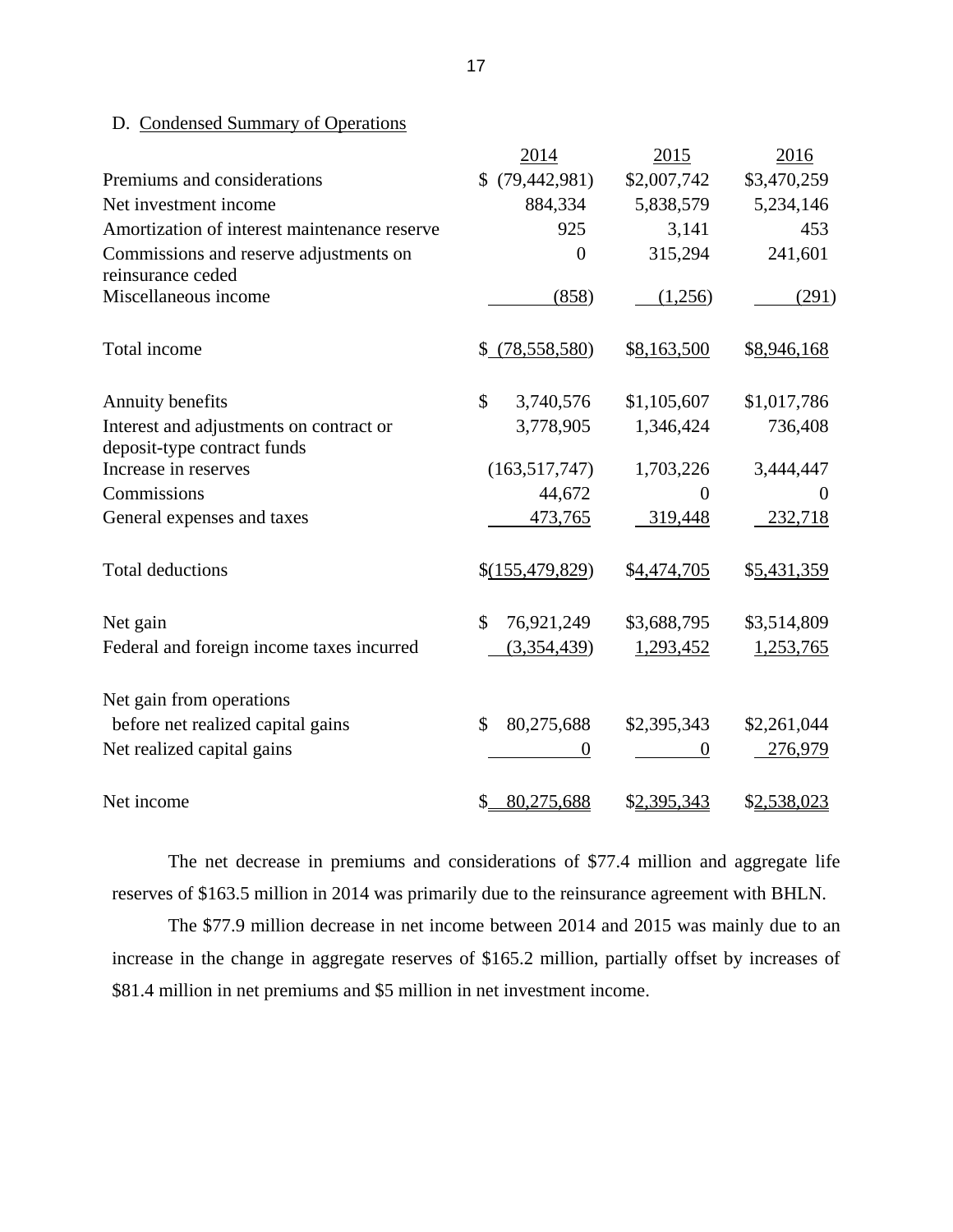#### E. Capital and Surplus Account

|                                                 | 2014             | 2015            | 2016            |
|-------------------------------------------------|------------------|-----------------|-----------------|
| Capital and surplus, December 31, prior year    | \$25,535,287     | \$114,582,555   | \$99,558,949    |
| Net income                                      | 80,275,688<br>\$ | 2,395,343<br>\$ | 2,538,023<br>\$ |
| Change in net unrealized capital gains (losses) | 400,865          | (429, 013)      | 532,485         |
| Change in net deferred income tax               | (30, 276, 505)   | 6,047,142       | (845,025)       |
| Change in non-admitted assets and related items | 29,847,018       | (22,907,944)    | 3,739,496       |
| Change in asset valuation reserve               | (1, 199, 798)    | (129, 134)      | (915, 545)      |
| Surplus adjustments:                            |                  |                 |                 |
| Paid in                                         | 10,000,000       | $\Omega$        | 5,000,000       |
| Net change in capital and surplus for the year  | \$89,047,268     | \$(15,023,606)  | \$10,049,434    |
| Capital and surplus, December 31, current year  | \$114,582,555    | \$99,558,949    | \$109,608,383   |

In 2015, capital and surplus decreased by \$15 million mainly due to a \$22.9 million increase in non-admitted assets, partially offset by a \$6.0 million increase in net deferred income tax. The Company did not admit \$17.2 million in bonds because New York Insurance Law limits investment on corporate bonds of any one issuer to no more than 10% of the prior year's admitted assets.

In 2016, surplus increased by \$10 million mainly due to a \$5 million capital contribution from BHLN and a decrease in non-admitted asset of \$3.7 million, mostly from non-admitted bonds.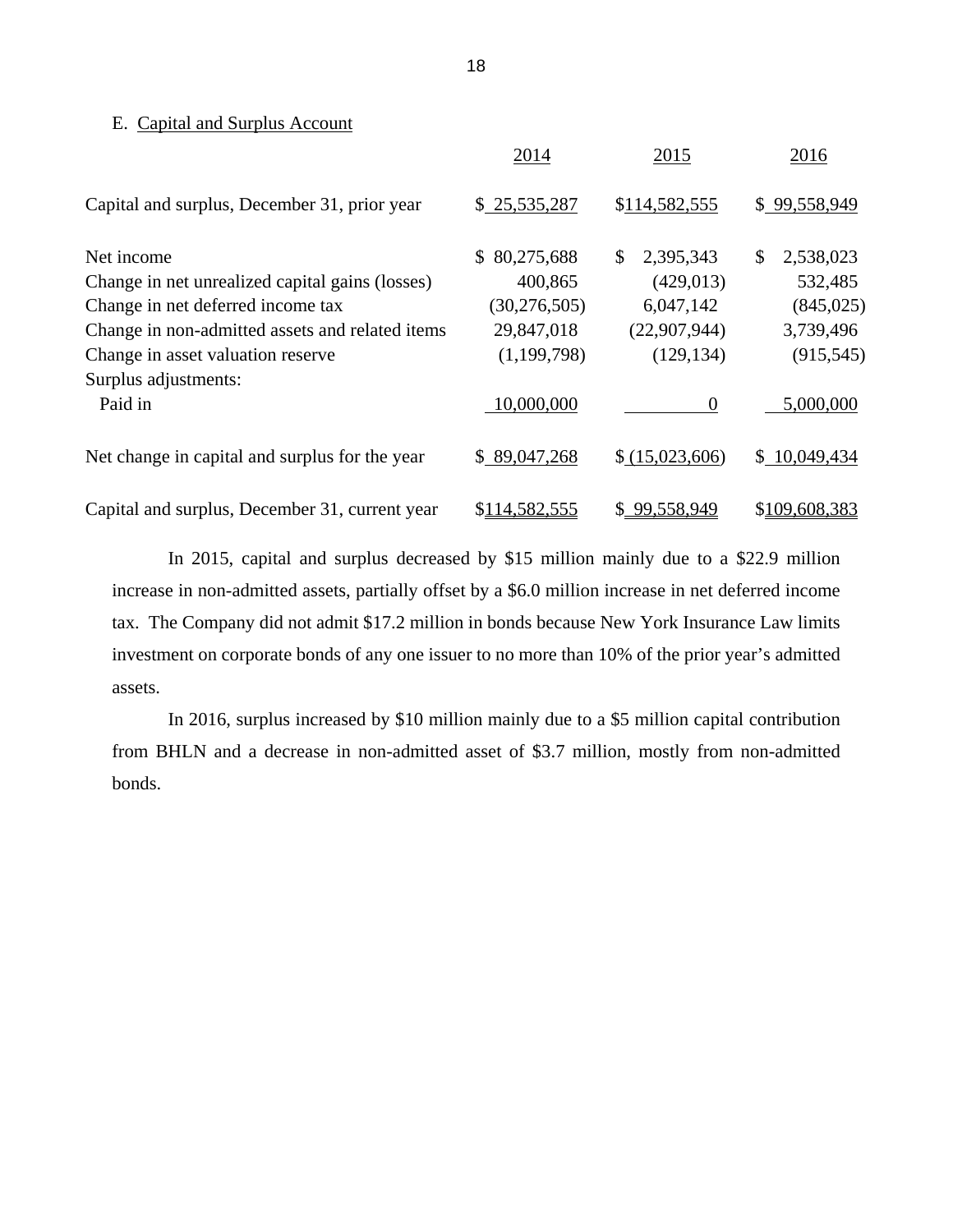#### 7. RESERVES

<span id="page-21-0"></span>The Department conducted an examination of the formulaic reserves and the asset adequacy analysis in accordance with 11 NYCRR 99 (Insurance Regulation 151) and 11 NYCRR 95 (Insurance Regulation 126). During the review, concerns were raised regarding the methodology for the formulaic reserves and the asset adequacy analysis for certain structured settlement contracts. In response, the Company agreed to refine its reserving methodology and to strengthen reserves in a manner acceptable to the Department.

The examiner recommends that the Company continues to compute reserves using the assumptions and methodology agreed upon with the Department.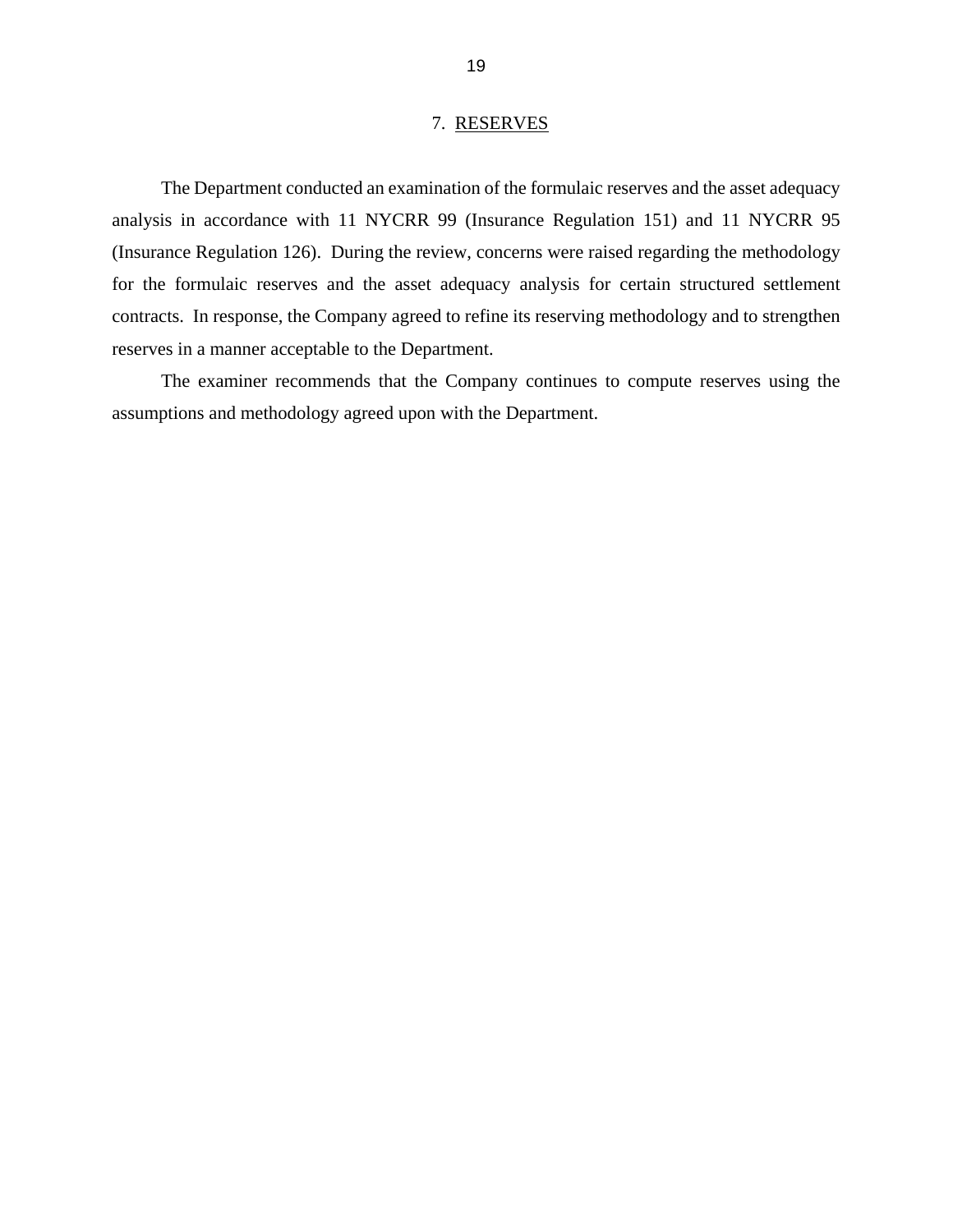#### 8. PRIOR REPORT SUMMARY AND CONCLUSIONS

<span id="page-22-0"></span>Following are the violations and recommendations contained in the prior report on examination and the subsequent actions taken by the Company in response to each citation:

Item Description

A The Company violated Section 4211(a) of the New York Insurance Law by failing to file a copy of the notice of election with the Superintendent at least ten days before the day of such election.

> The examiner obtained evidence that notices of elections were filed with the Department for each year of the examination period.

B The Company violated Section 4211(b) of the New York Insurance Law by electing successors to the board without filing written notice of their election with the Department.

> The examiner obtained evidence that notices of elections were filed with the Department for each year of the examination period.

C The examiner recommends that the Company remain on course with the revised business plan, with updated business plans being automatically submitted to the Department**,** for review and for determination of capital adequacy, to the extent there are any material changes.

> The examiner obtained evidence that the Company submitted a revised business plan in response to this recommendation and that the Department had no additional concerns.

D The examiner recommends that the Company develop a disaster recovery plan and such plan should address hardware and system recovery, data retrieval procedures, emergency contact information, hardware/software vendor information, telecommunications recovery procedures, disaster declaration approval procedures and physical recovery location.

> The review revealed that the Company developed a business continuity plan that addresses hardware and system recovery, data retrieval procedures, emergency contact information, hardware/software vendor information, telecommunications recovery procedures, disaster declaration approval procedures and physical recovery location.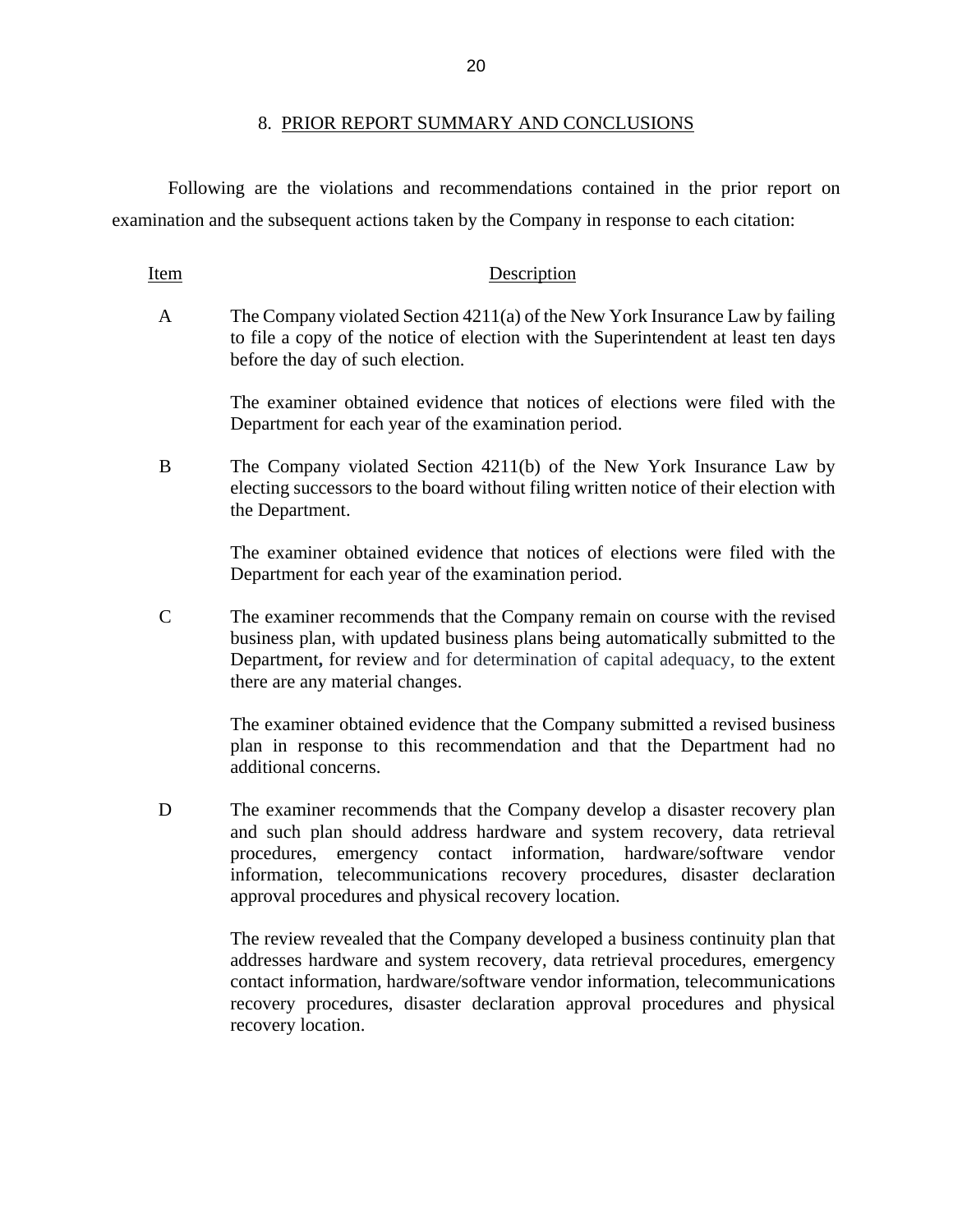<span id="page-23-0"></span>

| Ite <u>m</u> | Description                                                                                                                                                                                                                                                                                                         |
|--------------|---------------------------------------------------------------------------------------------------------------------------------------------------------------------------------------------------------------------------------------------------------------------------------------------------------------------|
| E            | The examiner recommends that the Company develop a business continuity plan<br>and such plan should identify the recovery of critical business processes.                                                                                                                                                           |
|              | The review revealed that the Company developed a business continuity plan that<br>identifies the recovery of critical business processes.                                                                                                                                                                           |
| F            | The Company violated Section 243.3(c) of Department Regulation No. 152 when<br>it failed to establish and maintain a records retention plan that included a<br>description of the types of records being retained, the method of retention, and the<br>safeguards established to prevent alteration of the records. |
|              | The review revealed that the Company's record retention plan includes a<br>description of the types of records being retained, the method of retention, and the<br>safeguards established to prevent alteration of the records.                                                                                     |
| G            | The examiner recommends that the Company establish a formal written records<br>retention plan and have such plan reviewed and approved by its board of directors.                                                                                                                                                   |
|              | The examiner obtained evidence that the records retention plan was approved by<br>the board of directors.                                                                                                                                                                                                           |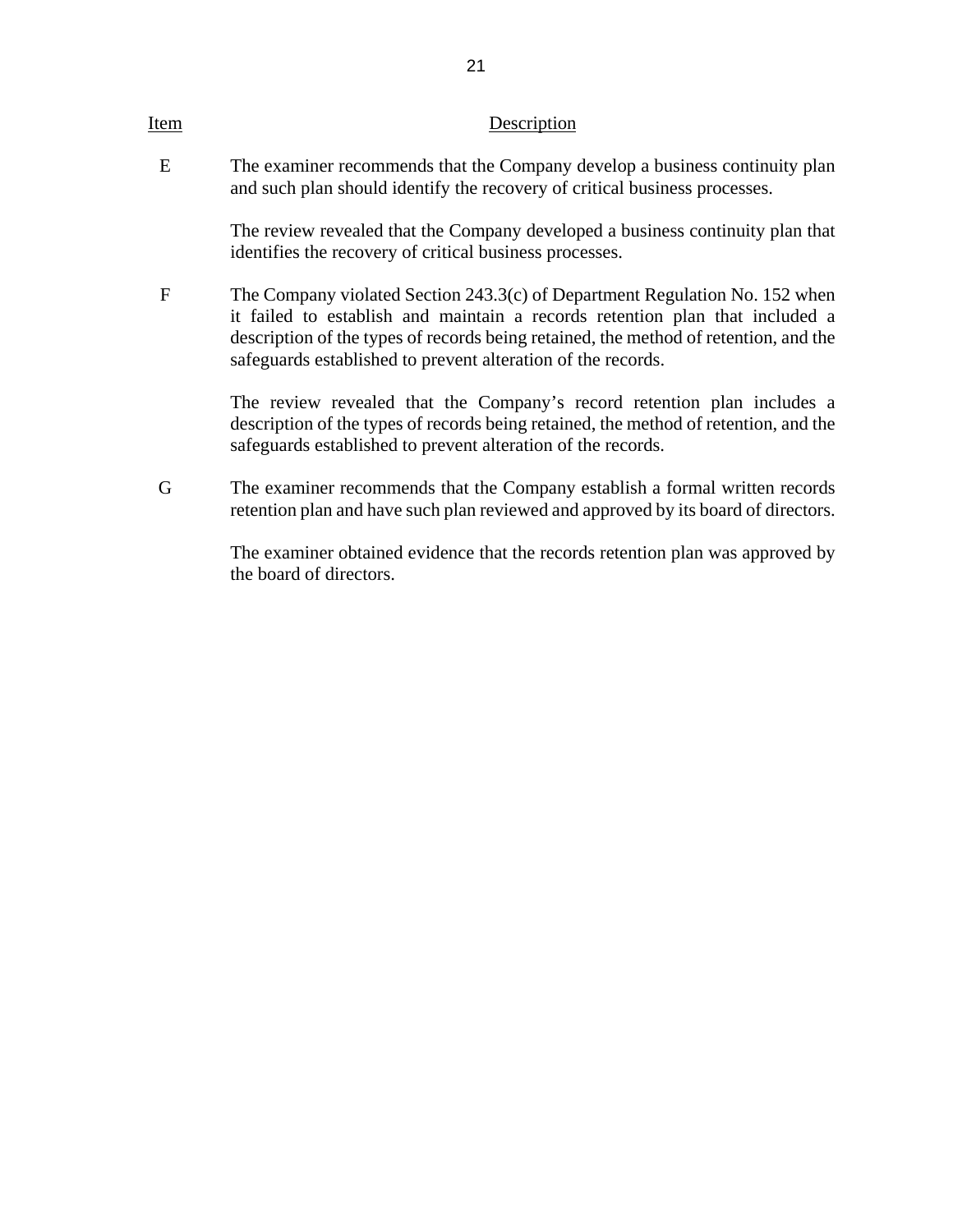# 9. SUMMARY AND CONCLUSIONS

Following is the recommendation contained in this report:

| Item         | Description                                                                                                            | Page $No(s)$ . |
|--------------|------------------------------------------------------------------------------------------------------------------------|----------------|
| $\mathbf{A}$ | The examiner recommends that the Company continues to<br>compute reserves using the assumptions and methodology agreed | 19             |
|              | upon with the Department.                                                                                              |                |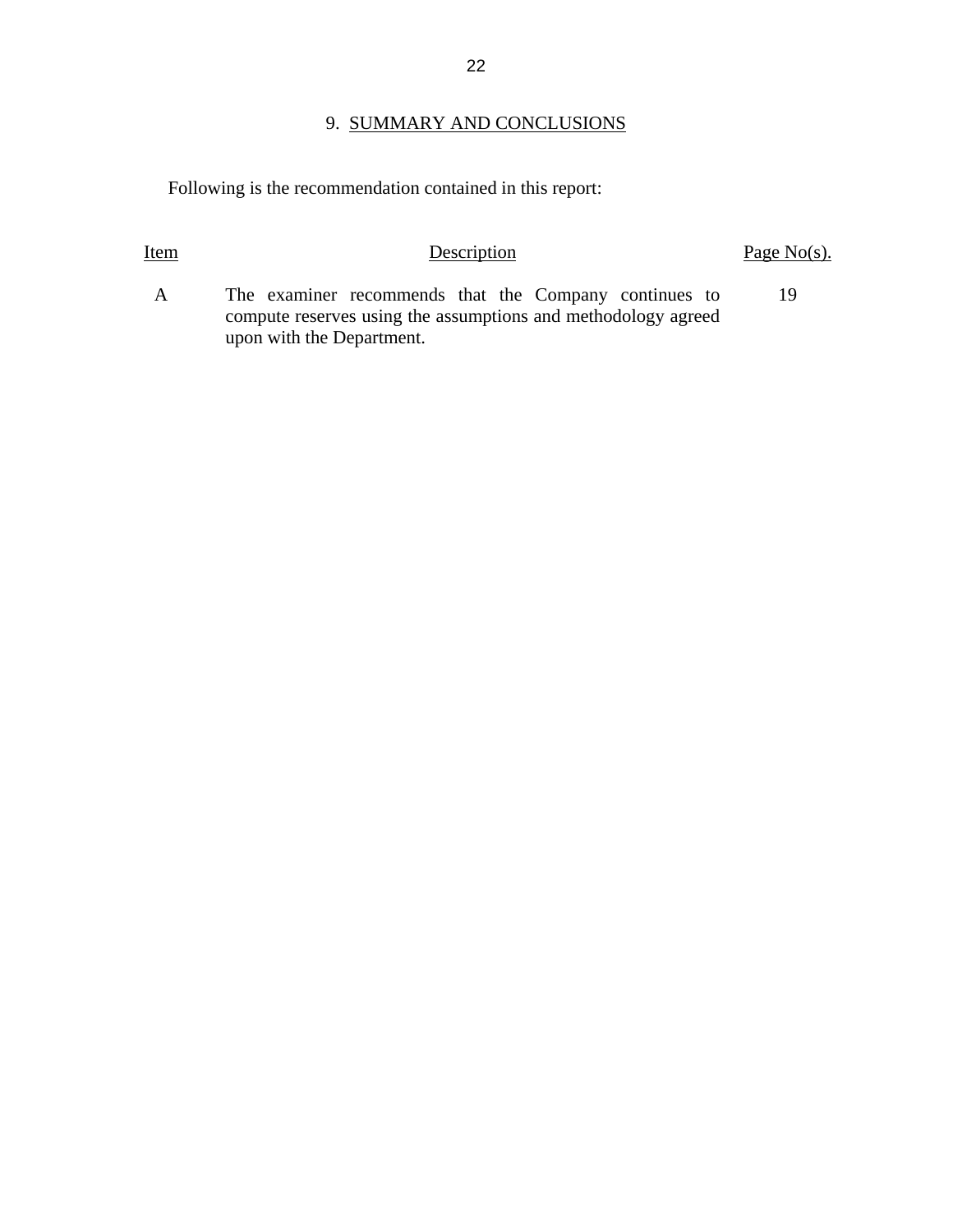Respectfully submitted,

Barry Lupus, CFE

INS Regulatory Insurance Services, Inc.

#### STATE OF NEW YORK  $\mathcal{F}$ )SS: COUNTY OF NEW YORK

Barry Lupus, being duly sworn, deposes and says that the foregoing report, subscribed by him, is true to the best of his knowledge and belief.

Jul Barry

Subscribed and sworn to before me

N.

this 7th day of MAY, 2018

**CHARLEST LOVEJOY NOTARY PUBLIC, STATE OF NEW YORK** Registration No. 01LO4798952<br>Qualified in New York County<br>Commission Expires January 26, 2022